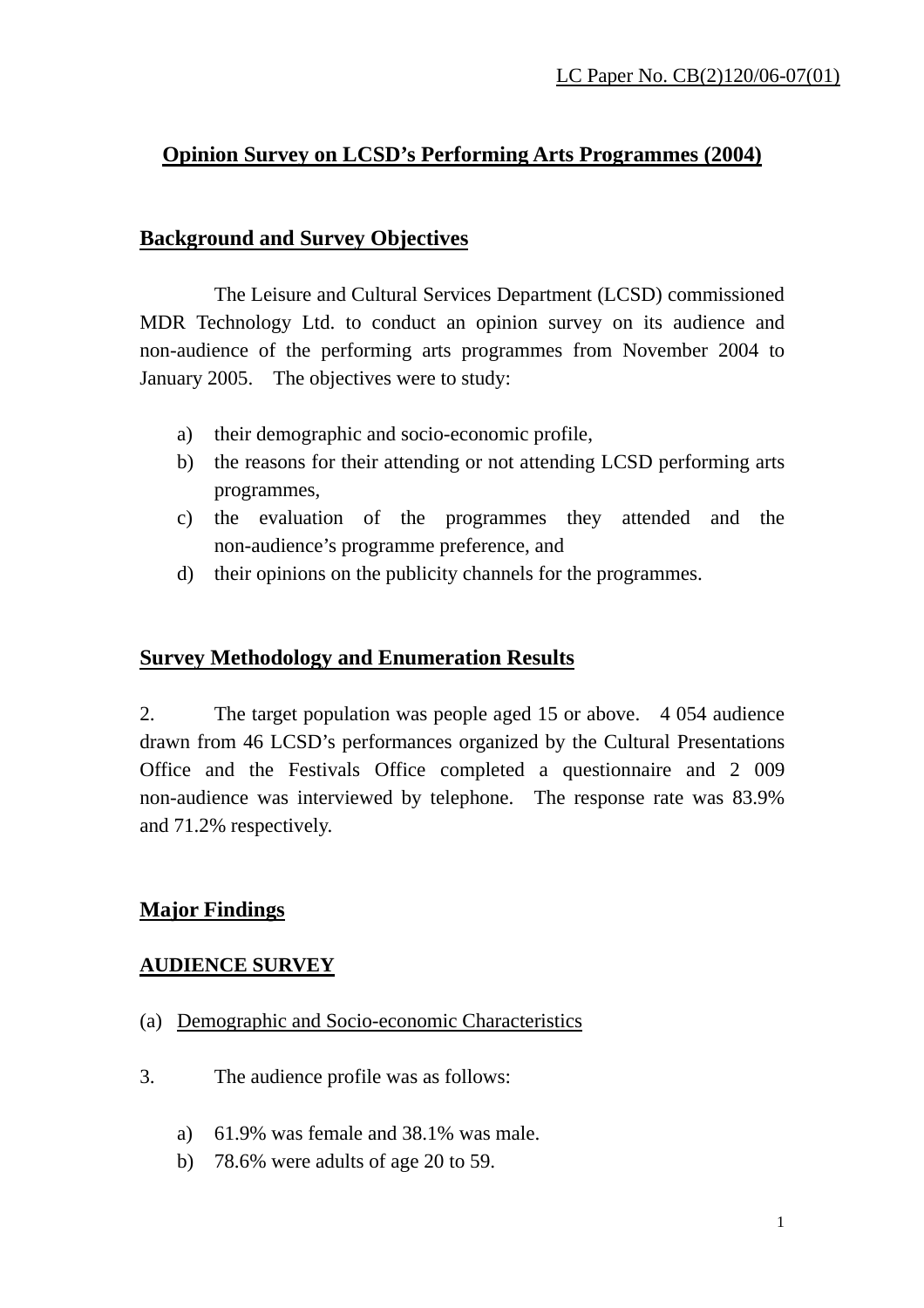- c) 54.7% were of education level at tertiary or above.
- d) 61.8% were employed, with professionals at 28.5%.
- e) Within the 37.1% unemployed, 14.2% were students.
- f) 57.7% had a monthly income of \$10,000 or more while 13.9% earned more than \$50,000.
- g) 64.4% studied or worked in the urban areas
- h) 45.5% resided in the New Territories.

#### (b) Preferred Types of Performing Arts Activities

4. Among those quoting their most favourite type of performing arts programmes, a larger proportion of the audience mentioned Cantonese Opera (16.3%) and Western Music (15.7%), followed by Drama (10.2%), Chinese Music (8.3%) and Jazz/Light Music/Pop Music (7.8%).

5. For those audience grouped according to the type of programmes they attended at the survey, their preference for different art forms was summarized as follows :

| <b>Programmes Surveyed</b> | <b>Programme Preference (%)</b>     |
|----------------------------|-------------------------------------|
| (sample size)              |                                     |
| Music (1 012)              | Western music (33.9%)               |
|                            | Jazz / light / pop music $(16.3\%)$ |
|                            | Chinese music (10%)                 |
| Dance $(516)$              | Ballet (20.3%)                      |
|                            | Western music $(12.8\%)$            |
|                            | Chinese folk / dance $(10.9\%)$     |
| Theatre $(510)$            | Drama (47.6%)                       |
|                            | Musical (17.2%)                     |
|                            | Opera (6.2%)                        |
| Chinese Opera (510)        | Cantonese opera (75.5%)             |
|                            | Chinese music $(8.4\%)$             |
|                            | Other Chinese opera (3.8%)          |
| Multi-arts (508)           | Drama $(15%)$                       |
|                            | Acrobatics and magic (14.7%)        |
|                            | Family show $(13.1\%)$              |
| Audience building (495)    | Cantonese opera (38%)               |
|                            | Chinese music (9.9%)                |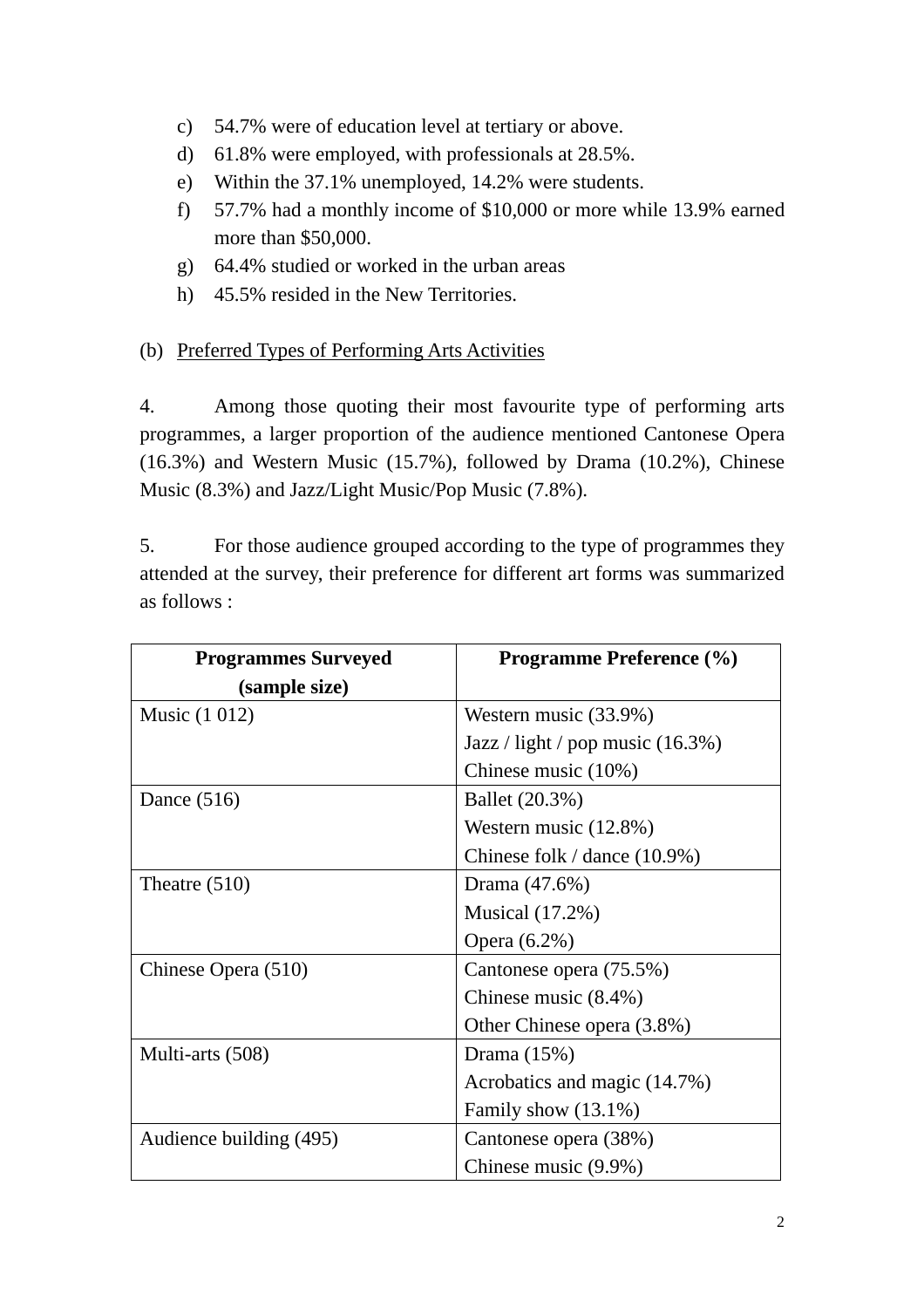| <b>Programmes Surveyed</b>                                | <b>Programme Preference (%)</b>    |
|-----------------------------------------------------------|------------------------------------|
| (sample size)                                             |                                    |
|                                                           | Jazz / light / pop music $(6.9\%)$ |
| Programmes of LCSD Arts Festivals   Western music (15.1%) |                                    |
| (503)                                                     | Chinese music (14%)                |
|                                                           | Drama (13.3%)                      |

6. A larger proportion (43.7%) of the audience attending music, dance, multi-art and arts festival programmes preferred visiting artists. As for most of those who attended theatrical, Chinese operas and audience building programmes, they preferred local artists. A large proportion (65.7%) of the audience preferred attending programmes on days near weekend or public holidays particularly on Saturday night while 27.7% indicated they had no preference.

#### (c) Experience in Attending LCSD Performing Arts Programmes

7. Among those surveyed, 85.6% indicated that they had attended LCSD programmes in the past 12 months and 38.9% attended 3 or more performances of the same programme type; over 20% had also attended the International Arts Carnival (23%), New Vision Arts Festival (22.3%) and Legends of China Festival (20.4%) in the past 3 years.

8. 47.1% of audience surveyed purchased tickets more than two weeks to one month ahead of the date of performance; 21.9% purchased tickets one day to two weeks in advance but there were 16.9% who indicated that they did not have a fixed pattern of ticket purchase.

#### (d) Reasons for Attending LCSD Performing Arts Programmes

9. The major reasons for their attending LCSD programmes were, in descending order of significance, the attractive subject matter (43.2%), attractive production and performers (38.3%), attractive way of presentation (29.8%), for enrichment of knowledge about arts (14.2%), to accompany others (11.8%) and recommended by friends and relatives (11.2%).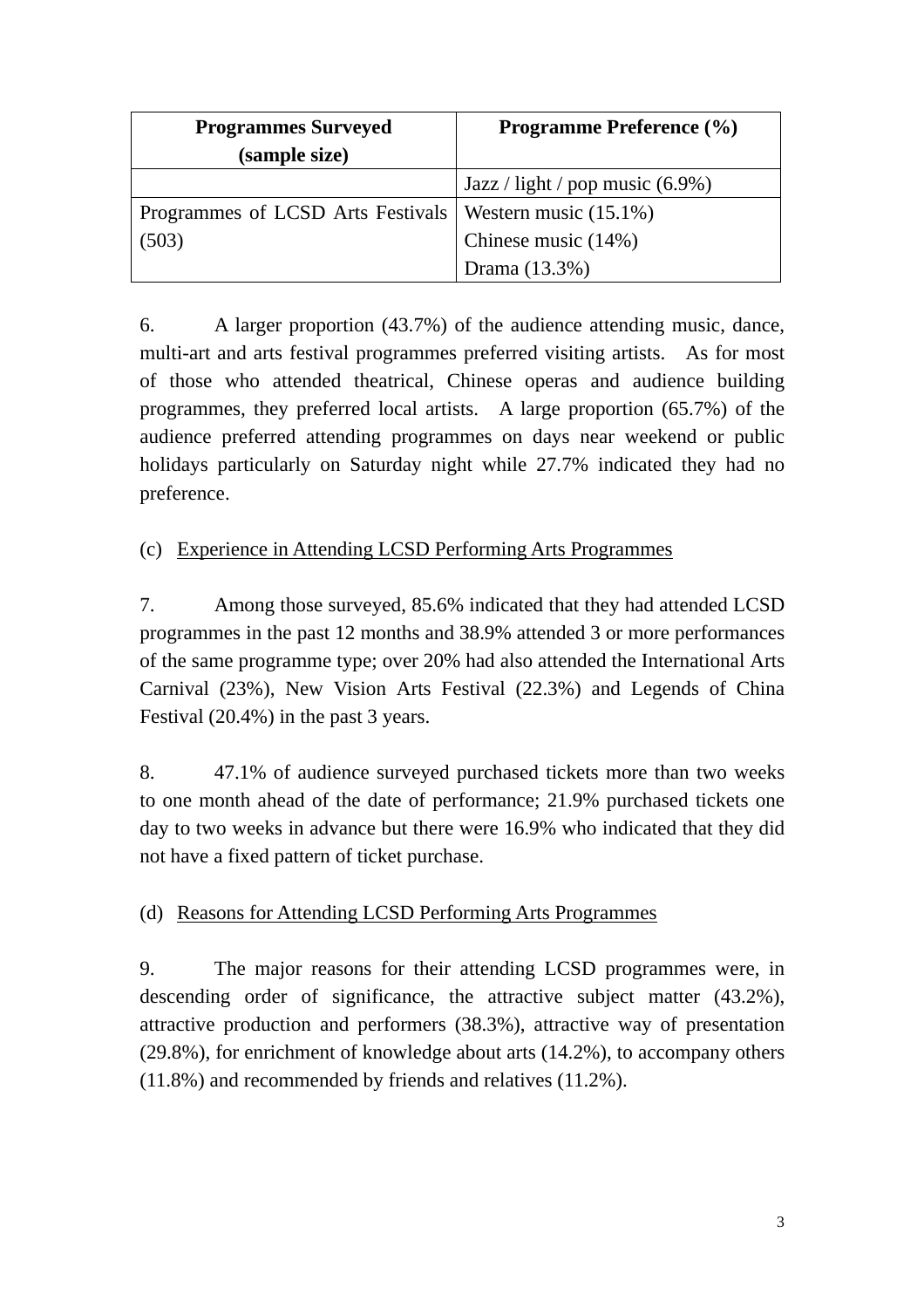#### (e) Views on LCSD Performing Arts Programmes

10. 83.8% of the audience considered the overall rating of LCSD performing arts programmes as "Good". In particular on specific aspects of programme standard, 88.4% rated Good; to be followed by selection of theme or music (75.6%) and sound effect (73.1%). A small percentage rated the programme as "Poor" in these aspects (0.4%, 1.2% and 2.7% respectively). Over 60% rated "Good" for lighting effects (72.2%), creativity/originality  $(66.2\%)$ , special stage effect  $(64.4\%)$ , quality of script  $(63.8\%)$  and enhancement of knowledge/enthusiasm about arts (60.3%). The content of house programmes was the least satisfactory (50.6%).

11. Of the seven programme types selected for the survey, programmes of LCSD Arts Festivals were rated "Good" by 90% of the respondents, to be followed by Music (85.8%), Dance (84.3%), Multi-arts (83.8%), Chinese opera (83%), Theatre (71.9%) and Audience Building (70.9%). 0.1% rated "Poor" for LCSD Arts Festivals, Music and Dance; to be followed by Chinese Opera (0.4%), Theatre (1.1%), Multi-arts (1.2%) and Audience Building (1.4%).

12. 53.6% of the audience considered the various types of performing arts programmes organized by LCSD sufficient. Of the 46.4% who expressed insufficiency, 25.7% considered there should be more visiting artists.

#### (f) Views on Publicity Channels

13. The most popular information channels, in descending order of popularity in each category, were as follows:

- a) Newspaper --- Apple Daily, Ming Pao Daily News, Oriental Daily News, South China Morning Post, Sing Tao Daily, Hong Kong Economic Times, Hong Kong Economic Journal.
- b) Magazines --- Next Magazine, Cosmopolitan, Ming Pao Monthly, Sudden Weekly, Ming Pao Weekly, Reader's Digest, Eastweek.
- c) TV Channels --- TVB Jade, TVB Pearl, Cable News, ATV Home, ATV World.
- d) Radio Channels --- RTHK Radio 1, RTHK Radio 2, Commercial Radio FM881, RTHK Radio 5, Commercial Radio FM903, RTHK Radio 4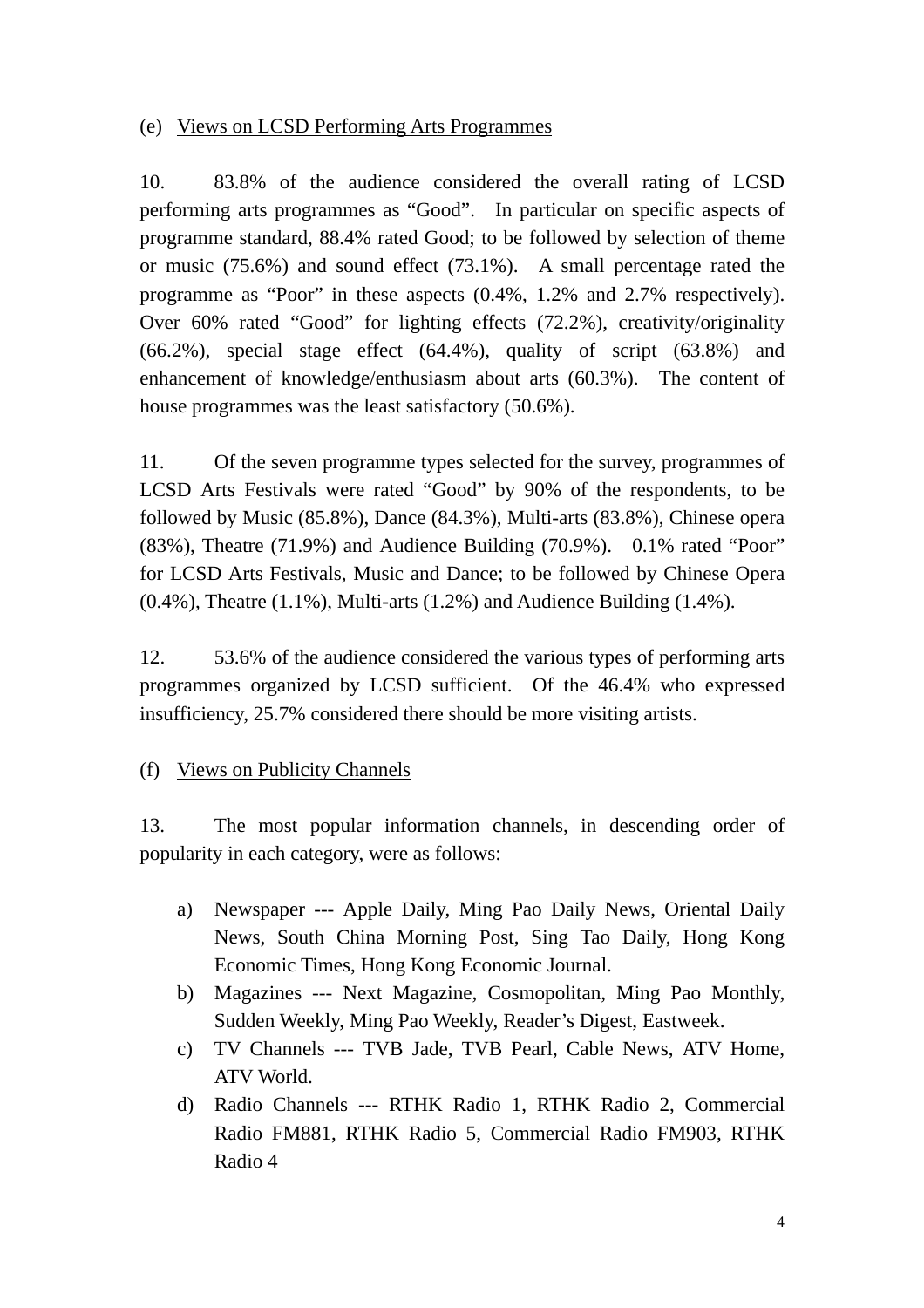e) Web Page --- Yahoo.com.hk, Apple Daily, Msn.com.hk, Ming Pao Daily News, LCSD, Hong Kong SAR Government, Sina.com.hk.

14. The most preferred channels for obtaining information on LCSD performing arts activities, in descending order of preference, were as follows:

- a) MTR advertisement (40.3%)
- b) Newspaper advertisement (34.4%)
- c) TV commercials (32.3%)
- d) Posters / leaflets at performance venues (28.5%)
- e) Radio advertisements (16.9%)
- f) Direct mailing (15.4%)
- g) Newspaper / magazine articles (13.5%)
- h) LCSD webpage (12.8%)
- i) Email (12.7%)
- j) Box advertisements at bus stops (9.6%)

#### **NON-AUDIENCE SURVEY**

(a) Demographic and Socio-economic Characteristics

15. A comparison between the characteristics of the audience and the non-audience was summarized below:

- a) Males (47.5% as against 38.1% for audience)
- b) Persons of age 60 or over (17.8% as against 11.9% for audience)
- c) Persons attaining lower secondary education or below (37% as against 16.5% for audience)
- d) Workers / technicians / domestic helpers (15.8% as against 2.6% for audience); retirees (15.6% as against 11.9% for audience); homemakers (15.5% as against 10.8% for audience)
- e) Persons with a monthly personal income of less than \$10,000 (38.8% as against 13.3% for audience)
- f) Those who did not have fixed working locations (7% as against 4% for audience)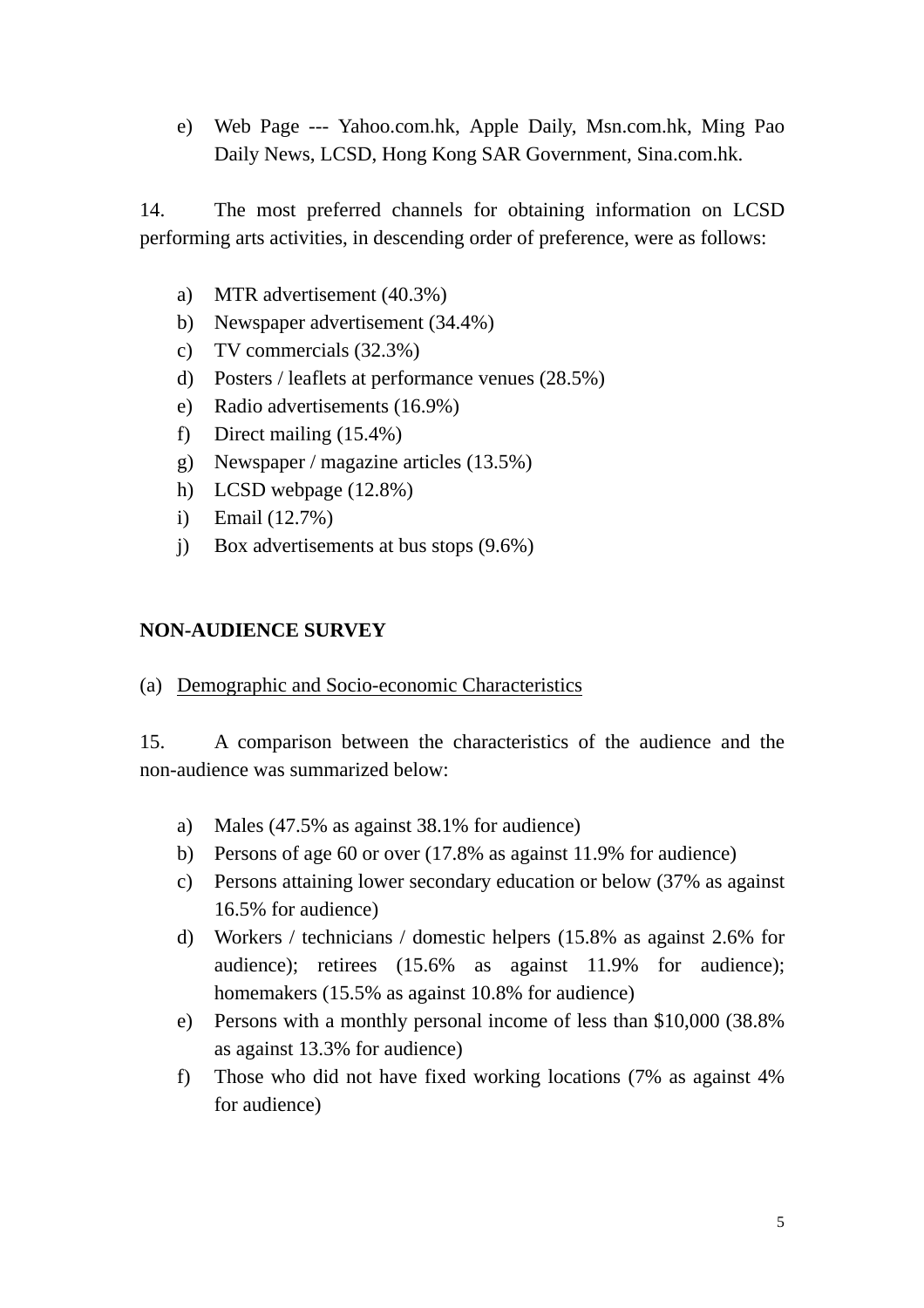#### (b) Level of Interest in Attending Performing Arts Programmes

16. 69.5% of the non-audience were either very interested (3.3%), quite interested (23.6%) or slightly interested (42.5%) in attending performing arts programmes while 30.5% were not interested at all. 18.8% had attended performing arts programmes organized by parties other than LCSD.

#### (c) Preferred Types of Performing Arts Activities

17. Among the non-audience who expressed an interest in attending performing arts programmes, 21.5% preferred jazz / light music/ pop music, 18.8% preferred drama, followed by Cantonese opera (11.8%); Chinese music (10%); Western music (8.7%); opera (6.4%); Chinese opera other than Cantonese opera (3.7%); Chinese dance / folk dance (3.1%) and vocal / chorus (2.9%).

18. For those who preferred music, theatrical performances and Chinese operas most, more preferred local artists while those who liked dance programmes most preferred visiting artists.

#### (d) Views on LCSD Performing Arts Programmes

19. "Not interested in performing arts activities" (38.6%) and "too busy / no time" (37.8%) were two major reasons for not attending LCSD programmes. Sub-group analyses showed that students, aged 15 to 24, and those who had attended programmes organized by other parties were likely to be attracted to LCSD programmes in future. They would attend LCSD programmes if there were more publicity, high quality productions, famous artists and new forms of performance.

#### (e) Views on Publicity Channels

20. Popularity of information channels differed between the non-audience and the audience in the following ways:

a) Newspaper --- Instead of the Apple Daily, the Oriental Daily News was the most often read. 12.2% (as against 4.9% for audience) seldom or did not read newspapers.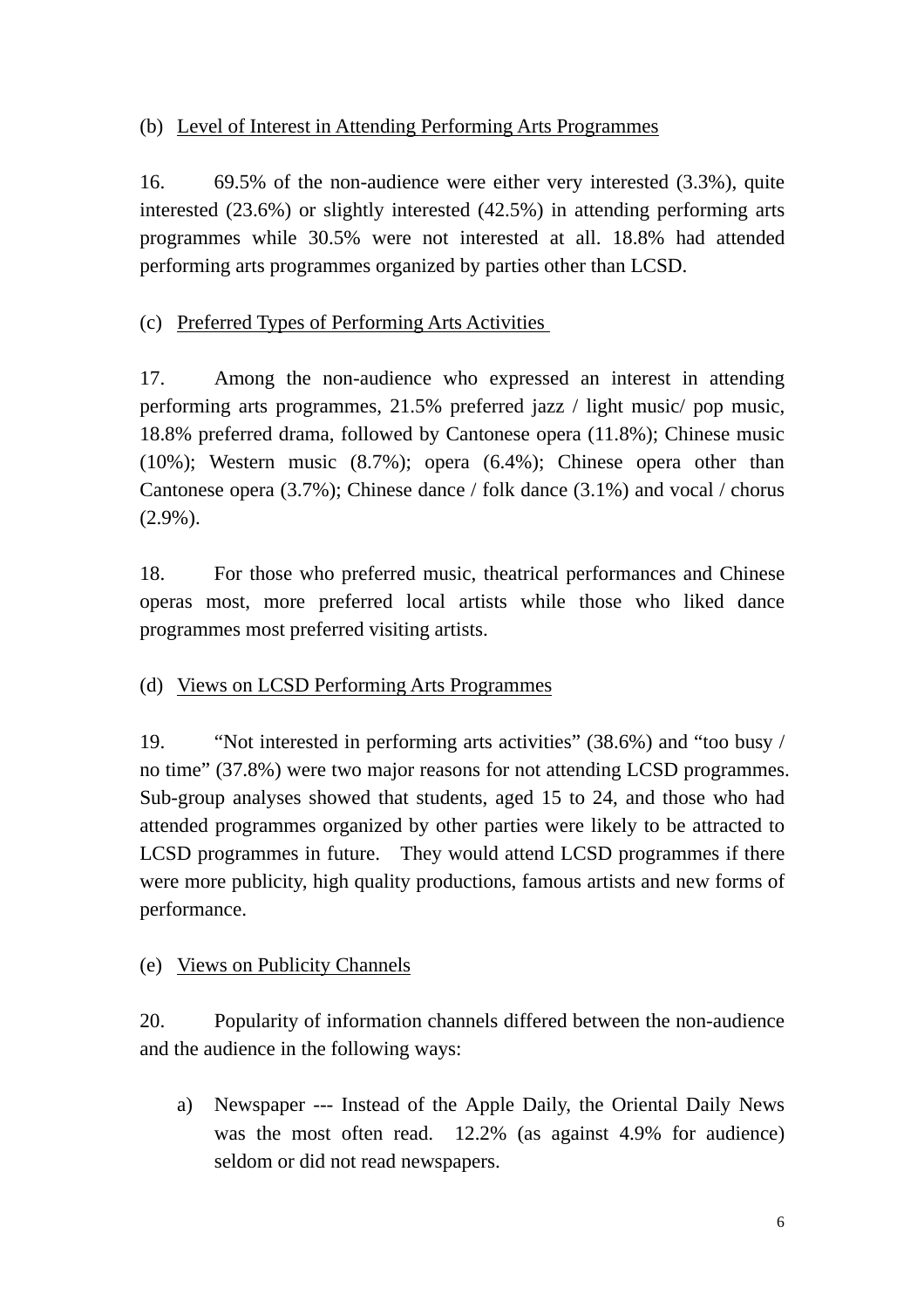- b) Magazines --- The Next Magazine was the most popular magazine among both non-audience and audience. Many more non-audience than audience seldom or did not read magazines (64.7% as against 0.3%).
- c) TV Channels --- TVB Jade was still the most popular TV channel among both non-audience and audience.
- d) Radio Channels --- Instead of RTHK Radio 1, Commercial Radio FM881 was the most popular channel.
- e) Web Page --- Yahoo.com.hk remained to be the most popular website though with much less visits (37% as against 57.8%). Many more non-audience than audience seldom or did not browse web pages (55.5% as against 25.7%).

21. A comparison between the publicity channels preferred by the non-audience and the audience was summarized as follows:

| <b>Publicity Channels</b>  | <b>Audience</b>   | <b>Non-audience</b> |
|----------------------------|-------------------|---------------------|
|                            | <b>Preference</b> | <b>Preference</b>   |
| <b>MTR</b> advertisement   | 40.3%             | 8.7%                |
| Newspaper advertisement    | 34.4%             | 26.2%               |
| TV commercials             | 32.3%             | 42.1%               |
| Posters/leaflets at venues | 28.5%             | 10.3%               |
| Radio advertisement        | 16.9%             | 8.9%                |
| Direct mailing             | 15.4%             | 10.7%               |
| Magazine advertisement     | 13.5%             | 4.7%                |
| other than Gocart          |                   |                     |
| LCSD web page              | 12.8%             | 16%                 |

22. Findings of the survey are detailed in the Executive Summary at **Appendix I**.

Leisure and Cultural Services Department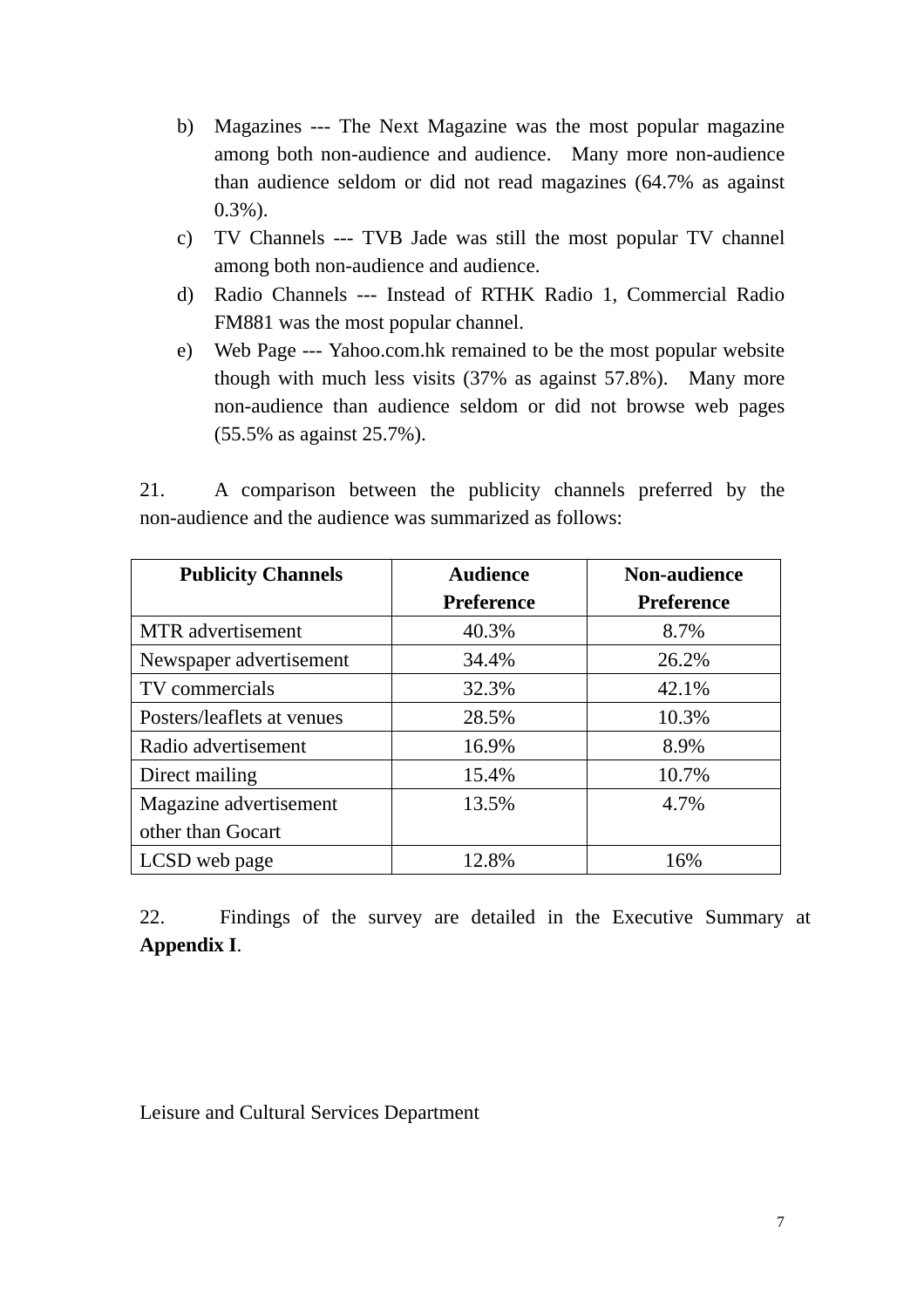### **Appendix I**

# Executive Summary

*MDR*

*Quality, Dedication & Expertise* 

*Prepared for*

*Leisure and Cultural Services Department (LCSD)* 

> **Opinion Survey on LCSD Performing Arts Activities (2004)**

> > **- Report -**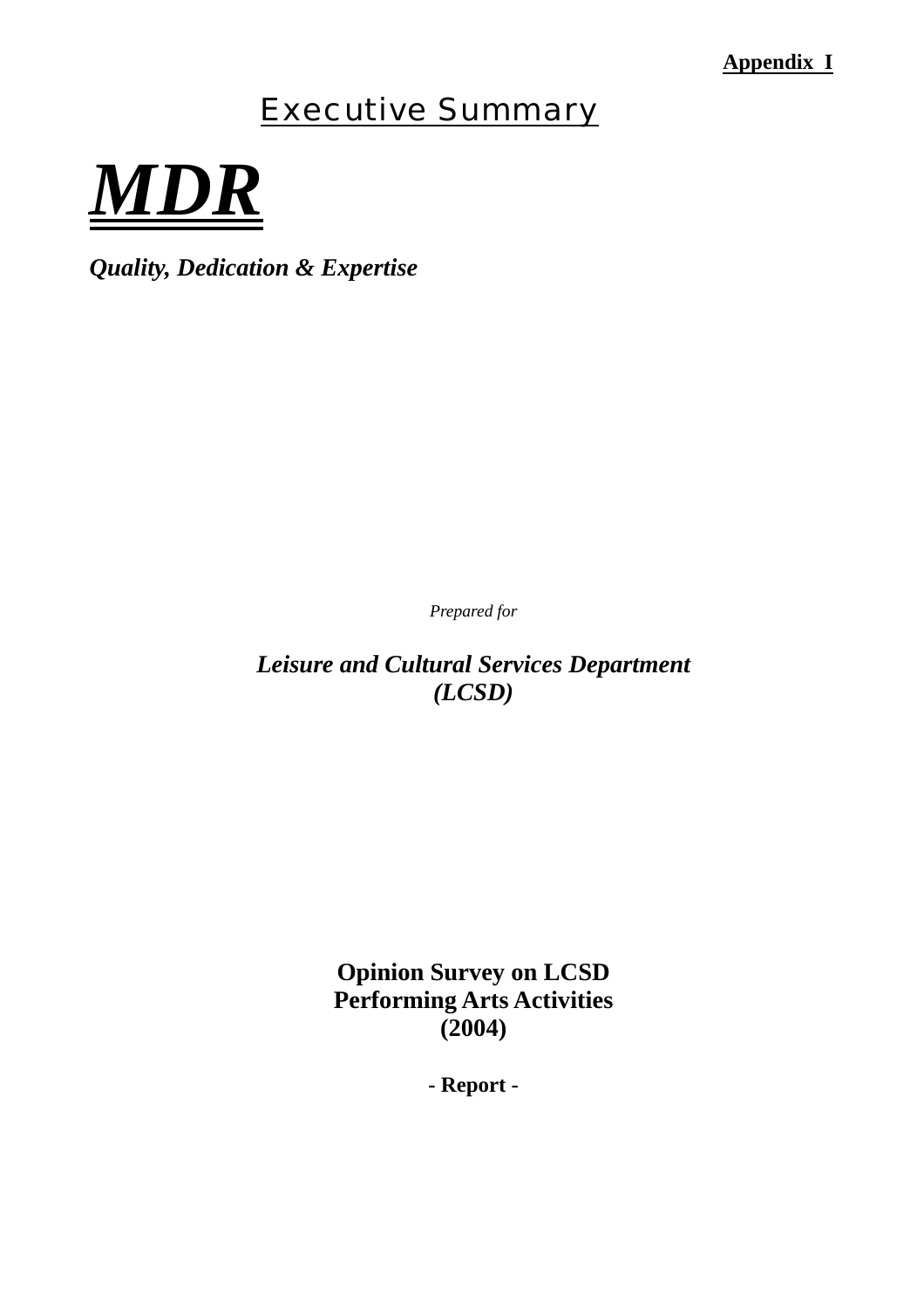## **Executive Summary**

### **Survey Objectives**

- 1. The objectives of the survey are
	- (a) To find out the profile of those persons who had attended the performing arts programmes organized by the Leisure and Cultural Services Department (LCSD), their reasons for attending LCSD performing arts programmes, their evaluation of the programmes they attended, as well as their opinions on the publicity channels for these programmes, and
	- (b) To find out the profile of those persons who had not attended any performing arts programmes organized by the LCSD in the 12 months prior to the data collection period, their reasons for not attending these programmes, and the types of activities that would attract them to attend in future.

### **Target Respondents**

2. The target respondents of the survey were audience and non-audience of LCSD performing arts programmes –

- (a) For audience, they were confined to persons aged 15 or over who had attended any of the 46 selected paid admission performing arts programmes<sup>∗</sup> organized by the Cultural Presentations Section and the Festivals Office of the LCSD in the period from November 2004 to January 2005.
- (b) For non-audience, they were confined to persons aged 15 or over who had not attended any paid admission performing arts programmes organized by the Cultural Presentations Section and the Festivals Office of the LCSD in the 12 months prior to date of interview.

 $\overline{a}$ The 46 programmes covered different art forms and programme types including music, dance, theatre, Chinese operas, multi-arts, audience building, and Arts Festival programmes. (Please see Annex for details)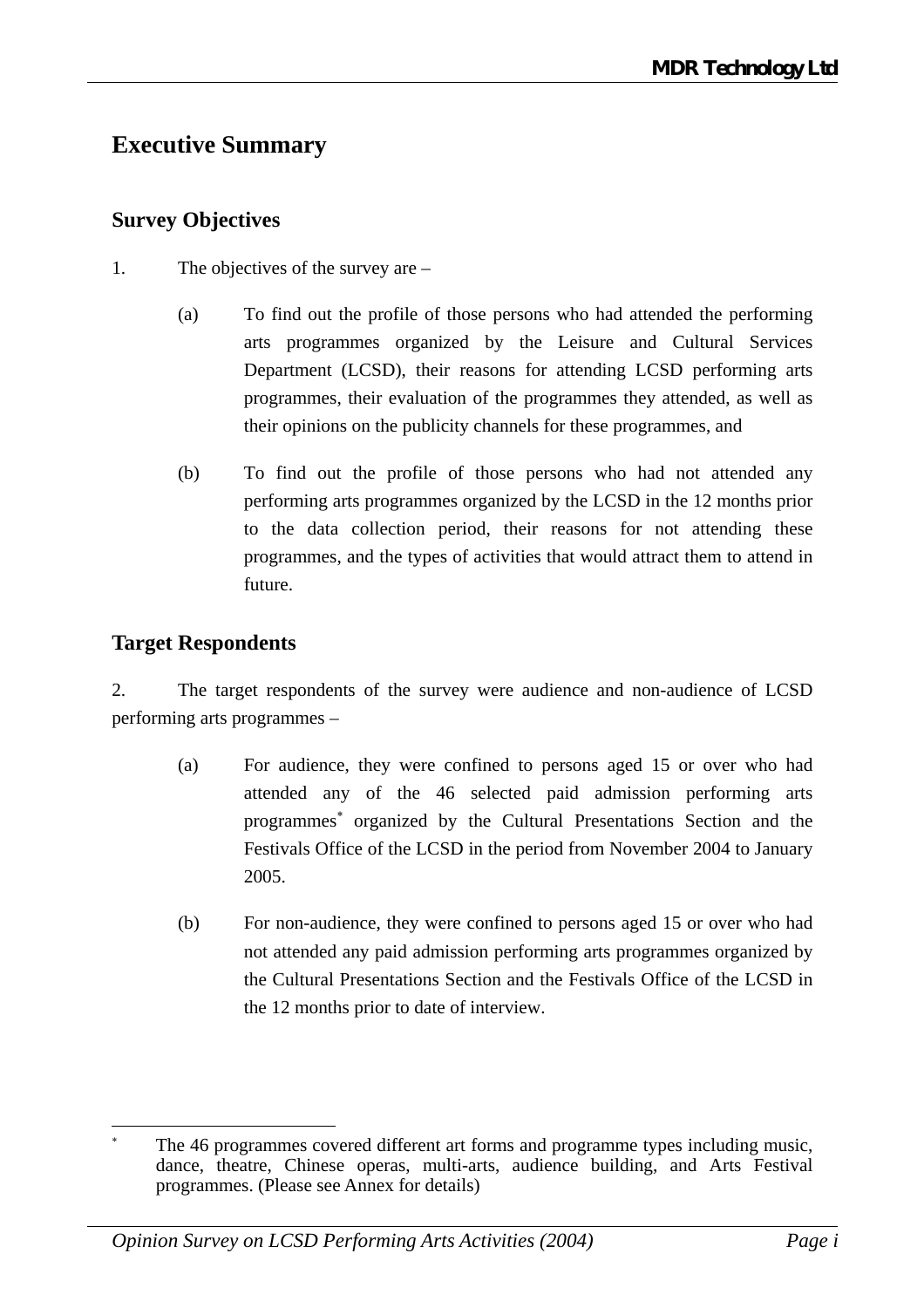### **Survey Design**

3. Two different survey designs were adopted to collect the required information from the respective groups of target respondents –

- (a) For audience, the survey data were collected by making use of self-administrated questionnaires. Audiences attending the 46 LCSD performing arts programmes covered by the survey were randomly selected at the performance venues and they were requested to complete and return the questionnaires after attending the programmes. 4 054 completed questionnaires were collected between 1 November 2004 and 28 January 2005. The response rate was 83.9%.
- (b) For non-audience, the survey data were collected by telephone interviews. A random sample of 2 009 non-audiences was successfully interviewed between 12 and 28 January 2005. The response rate was 71.2%.

### **Key Survey Findings**

4. The key survey findings are summarized in the following paragraphs.

### **Audience Survey**

### **A. Profile of Audience**

#### **Demographic and Socio-economic Characteristics**

5. It is estimated that some 29 900 persons of age 15 or above had attended the 46 LCSD performing arts programmes covered by the survey. The demographic and socio-economic characteristics of these audiences are summarized below –

- (a) 61.9% were female and 38.1% male.
- (b) 78.6% were adults of age 20 to 59, with 45.8% being 30 to 49 years old. Teenagers of age 15 to 19 and elderly persons of age 60 or over accounted for about one-tenth respectively (9.2% and 11.9%).
- (c) 82.9% had attained education at upper secondary level or above, with 54.7% having attained tertiary education or above.
- (d) Economically active persons accounted for a larger proportion (61.8%) than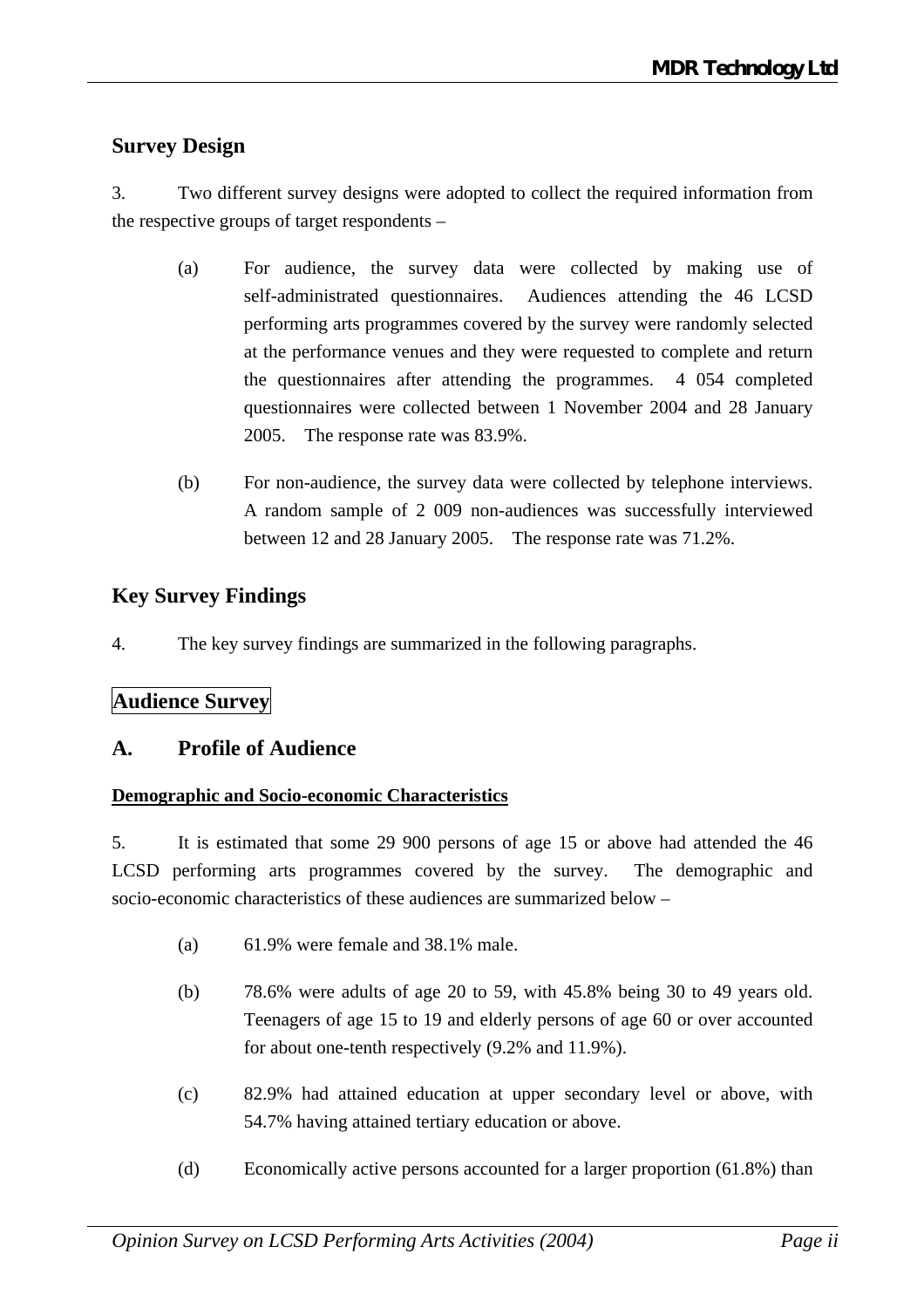economically inactive persons (37.1%). Moreover, professionals (28.6%), managers and administrators (15.2%), students (14.2%), retirees (11.9%), homemakers (10.8%) and clerks (10.0%) accounted for a larger proportion than those engaged in other occupations.

- (e) 57.7% had a monthly personal income of \$10,000 or more, with 13.9% reporting a monthly income of \$50,000 or more. However, 27.8% did not have personal income and 13.3% had a monthly personal income of less than \$10,000.
- (f) Most (95.5%) audiences were Hong Kong residents, with 45.5% living in the New Territories, 25.5% Kowloon, and 24.2% Hong Kong Island. Those districts where a larger proportion of audience was residing were Shatin (10.6%), Eastern (10.0%), Central and Western (7.0%), Tuen Mun (6.4%), Kowloon City (6.2%), Yuen Long (6.1%) and Kwun Tong (5.9%).
- (g) Only 4.5% of the audiences were visitors, with 2.7% coming from overseas, 1.1% Macau and 0.8% mainland of China.
- (h) For those audiences who were students or engaged in employment, their places of study / work were mainly in Central and Western (17.2%), Yau Tsim Mong (11.6%), Wan Chai (11.0%), Shatin (8.2%), Kowloon City (6.0%) and Eastern (5.8%). However, 4.0% did not have fixed working locations.

#### **Newspapers and Magazines Often Read**

6. Apple Daily (39.2%), Ming Pao Daily News (33.0%) and Oriental Daily News (32.5%) were the three newspapers often read by a relatively larger proportion of audience, followed by South China Morning Post (17.5%), Sing Tao Daily (13.1%), Hong Kong Economic Times (12.7%) and Hong Kong Economic Journal (10.0%). Note that 4.9% of audience seldom or did not read newspapers.

7. As for magazines, Next magazine (27.0%) and Cosmopolitan (26.6%) were the two magazines often read by a relatively larger proportion of audience, followed by Ming Pao Monthly (17.3%), Sudden Weekly (16.3%), Ming Pao Weekly (14.3%), Reader's Digest (11.9%) and Eastweek (9.9%). A mere 0.3% seldom or did not read magazines.

#### **Television Channel Most Often Watched**

8. Among various television channels, TVB Jade was the most popular channel, with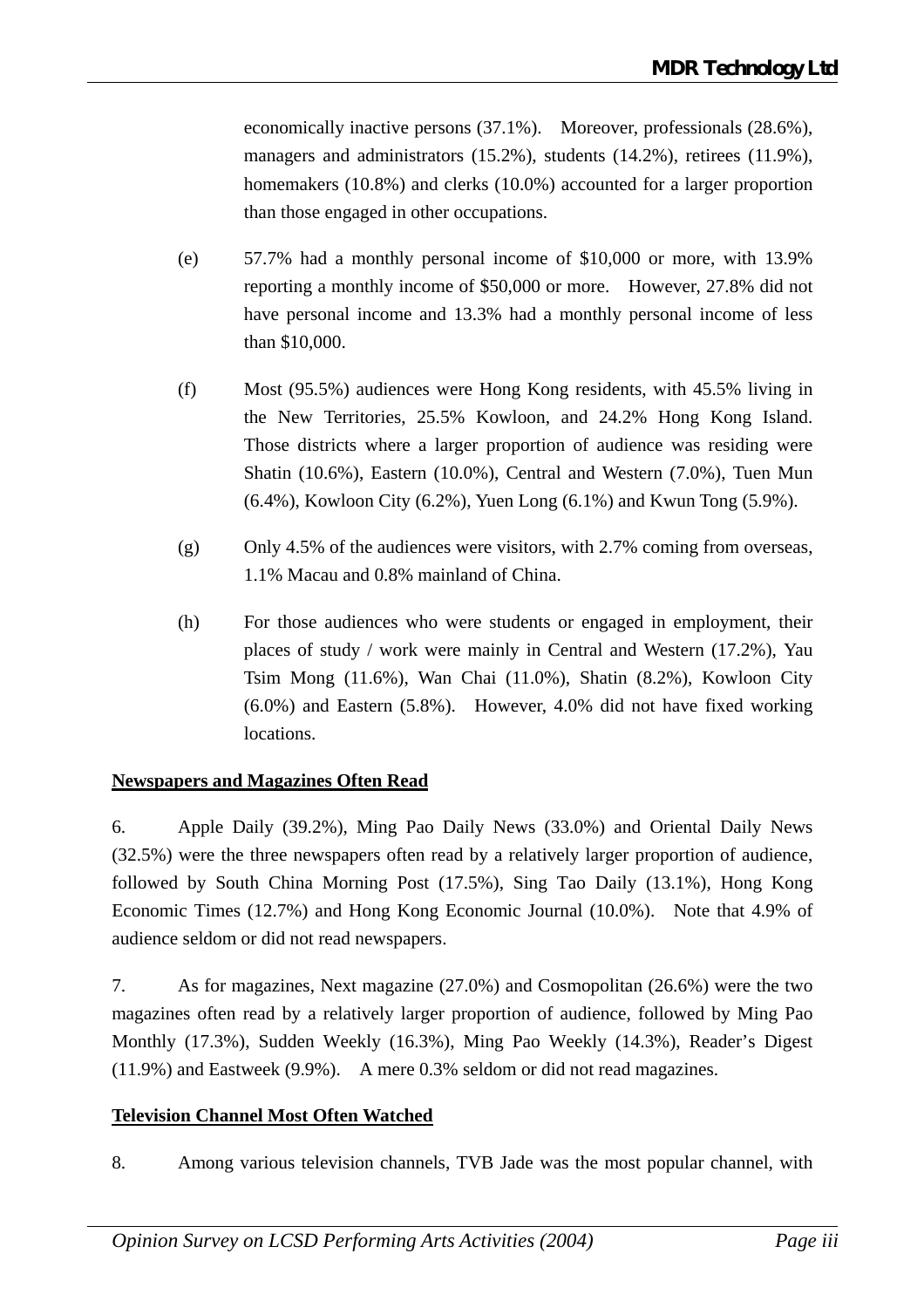59.4% of audience most often watching it. Followed distantly behind were TVB Pearl (10.1%), Cable News (8.1%), ATV Home (7.0%) and ATV World (2.4%).

9. Evening (83.8%) was the dominant time segment when the audience most often watched television while a substantially smaller proportion most often watched television at midnight (6.0%), in the afternoon (2.6%) or in the morning (2.4%). Note that 5.2% of audience seldom or did not watch television.

#### **Radio Channel Most Often Listened to**

10. As for radio channels, the more popular channels were RTHK Radio 1 (13.6%), RTHK Radio 2 (12.1%), Commercial Radio FM881 (11.1%), RTHK Radio 5 (10.9%), Commercial Radio FM903 (9.7%) and RTHK Radio 4 (7.4%).

11. Regarding the time segment when the audience most often listened to the radio, a comparatively larger proportion mentioned morning (32.0%) than evening (23.9%), afternoon (13.4%) and midnight (5.7%). Note that one quarter (24.9%) of audience seldom or did not listen to the radio.

#### **Web Page Often Browsed**

12. Yahoo.com.hk was the web page often browsed by a predominantly large proportion of audience (57.8%), followed by Apple Daily web page (11.0%), msn.com.hk (8.7%), Ming Pao Daily News web page (8.2%), LCSD web page (8.1%), Hong Kong SAR Government web page  $(7.5\%)$  and sina.com.hk  $(6.5\%)$ . However, one quarter  $(25.7\%)$  of audience seldom or did not browse web pages.

#### **Mode of Public Transport Often Taken**

13. Mass Transit Railway (65.3%) and buses (65.1%) were the two most common modes of public transport taken by the audience, followed by minibuses (25.4%), taxis (17.5%), East Rail (13.6%), ferries (8.6%), West Rail (6.9%), Light Rail (6.1%) and Tram (5.6%). Only 2.4% of audience said that they seldom travelled by public transport.

### **B. Preferred Type of Performing Arts Activities**

#### **Preferred Type of Performing Arts Programmes**

14. Regarding their most favourite type of performing arts programmes, a relatively larger proportion of audience mentioned "Cantonese operas" (16.3%) and "Western music" (15.7%), followed by "dramas" (10.2%), "Chinese music" (8.3%), "jazz / light music / pop music" (7.8%), "musical" (7.1%), "ballet" (6.8%), "operas" (5.7%), "acrobatics and magic"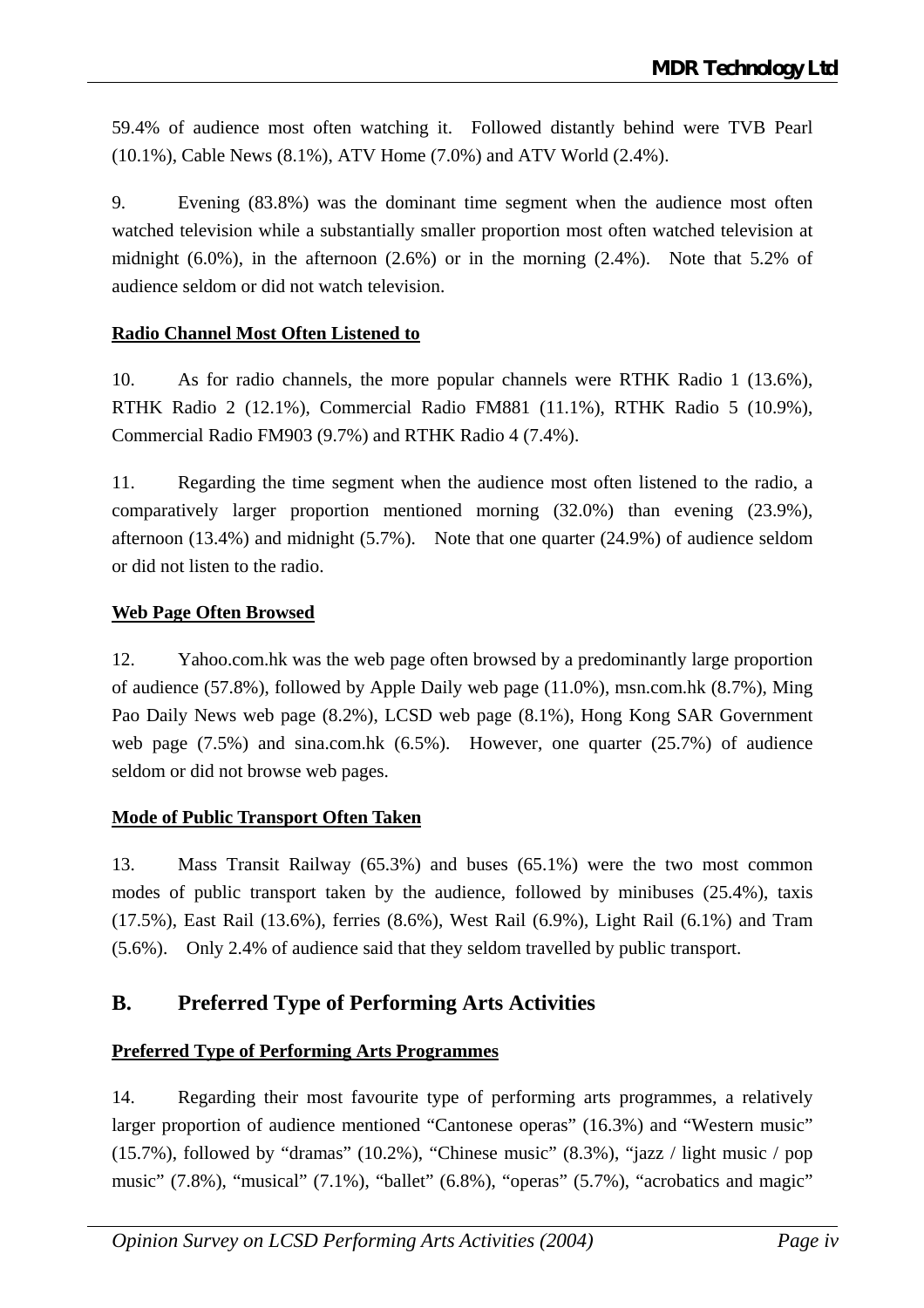$(3.5\%)$ , "Chinese dance / folk dance"  $(3.3\%)$ , "vocal / chorus"  $(2.9\%)$ , "family shows" (2.9%), "modern dance / jazz dance" (2.4%) and "multi-arts programmes" (2.4%). Less than 2% liked other types of programmes most.

15. Of those who attended music programmes, dance programmes, multi-arts programmes or Arts Festival programmes, a larger proportion preferred the programmes they liked most to be performed by visiting artists. As for those who attended theatrical programmes, Chinese operas or audience building programmes, a larger proportion of them preferred local artists.

#### **Preferred Day and Time for Attending Performing Arts Programmes**

16. A considerably large proportion (65.7%) of audience preferred attending performing arts programmes on days near weekend or public holidays, particularly on Saturday night (29.5%) and Friday night (18.9%). Only 6.6% mentioned evenings of Monday to Thursday. However, 27.7% had no preference in this respect.

#### **C. Experience in Attending LCSD Performing Arts Programmes**

17. The survey findings indicate that the majority (85.6%) of audience were not attending LCSD performing arts programmes for the first time while 14.4% were.

18. Excluding the programme they were attending at the time of the survey, 80.6% had attended LCSD performing arts programmes in the previous 12 months, with 24.9% having attended once to twice, 29.0% three to six times, and 26.6% seven times or more.

19. As regards programmes of the same type as the one they were attending, 70.2% had attended the same type of LCSD performing arts programmes in the previous 12 months, with 31.3% having attended once to twice, 22.1% three to six times, and 16.8% seven times or more.

20. One-fifth or more had also attended programmes of the following three Arts Festival organized by the  $LCSD$  — International Arts Carnival (23.0%), New Vision Arts (22.3%) and Legends of China (20.4%).

#### **Usual Day of Purchasing Tickets of LCSD Performing Arts Programmes**

21. 47.1% of audience normally purchased tickets of LCSD performing arts

 $\overline{a}$  The International Arts Carnival was an arts festival for families held in July and August every year and the New Vision Arts was an arts festival of a particular subject held in October and November of 2002 and 2004. The Legends of China was an arts festival of a particular subject held in October and November of 2001 and 2003.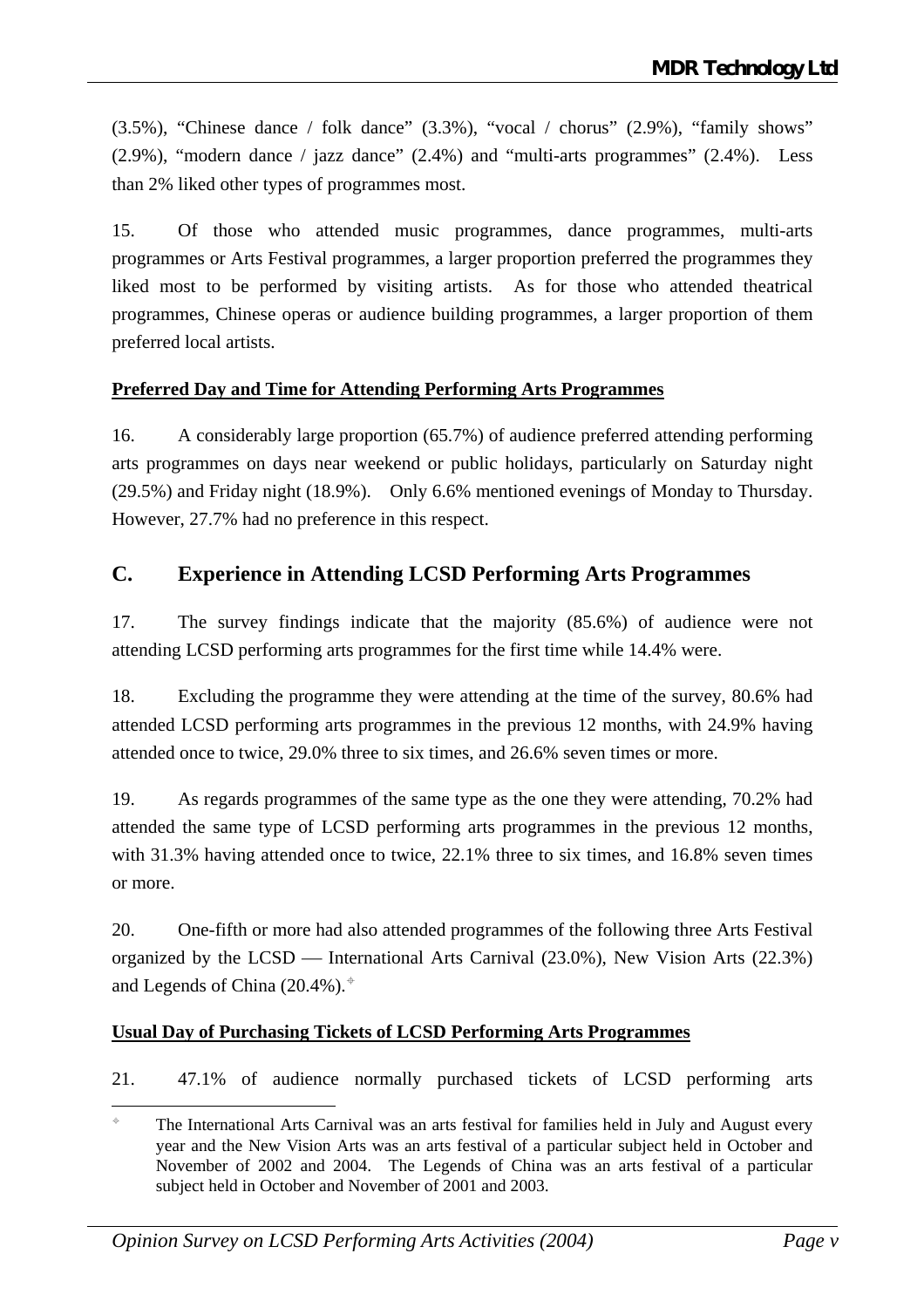programmes more than two weeks to one month ahead of the date of performance and 21.9% one day to two weeks ahead. 6.6% even purchased tickets on the first day of ticket sale. Only 1.7% purchased tickets on the date of performance. However, 16.9% claimed that they did not have a fixed pattern in purchasing tickets. The remaining said that their tickets were normally bought by others (5.9%) or they seldom attended LCSD performing arts programmes (0.6%).

#### **Preferred Channel for Obtaining Information about LCSD Performing Arts Activities**

22. When the audiences were asked which channels they considered as convenient for obtaining information about LCSD performing arts activities, 40.3% suggested "MTR advertisements", 34.4% "newspaper advertisements", 32.3% "TV commercials", 28.5% "posters / leaflets at performance venues", 16.9% "radio advertisements", 15.4% "direct mailing", 13.5% "recommendations / reports in newspapers / magazines other than Gocart", 12.8% "LCSD web page", 12.7% "TV commercials in bus compartments" and "email", 10.9% "display boards", and 9.6% "box advertisements at bus stops".

### **D. Reasons for Attending LCSD Performing Arts Programmes and Views on these Programmes**

#### **Reasons for Attending LCSD Performing Arts Programmes**

23. The audiences were asked their reasons for attending the particular programme they were attending at the time of the survey. The most common reasons were "attractive subject matter" (43.2%), "attractive production / performers" (38.3%) and "attractive way of presentation" (29.8%). Other reasons were "for enrichment of knowledge about arts"  $(14.2\%)$ , "to accompany others"  $(11.8\%)$ , "recommended by friends / relatives"  $(11.2\%)$ , "attracted by discount offers" (9.1%), "out of curiosity" (9.0%), "appealing publicity" (6.3%) and "arranged or recommended by schools or organizations" (5.0%).

#### **Views on LCSD Performing Arts Programmes**

24. Regarding the programme they were attending at the time of the survey, the majority (83.8%) of audience considered the overall rating good. 14.4% considered it fair and 0.4% rated it poor. Breakdowns of results by the seven programme types are shown in the chart on the next page.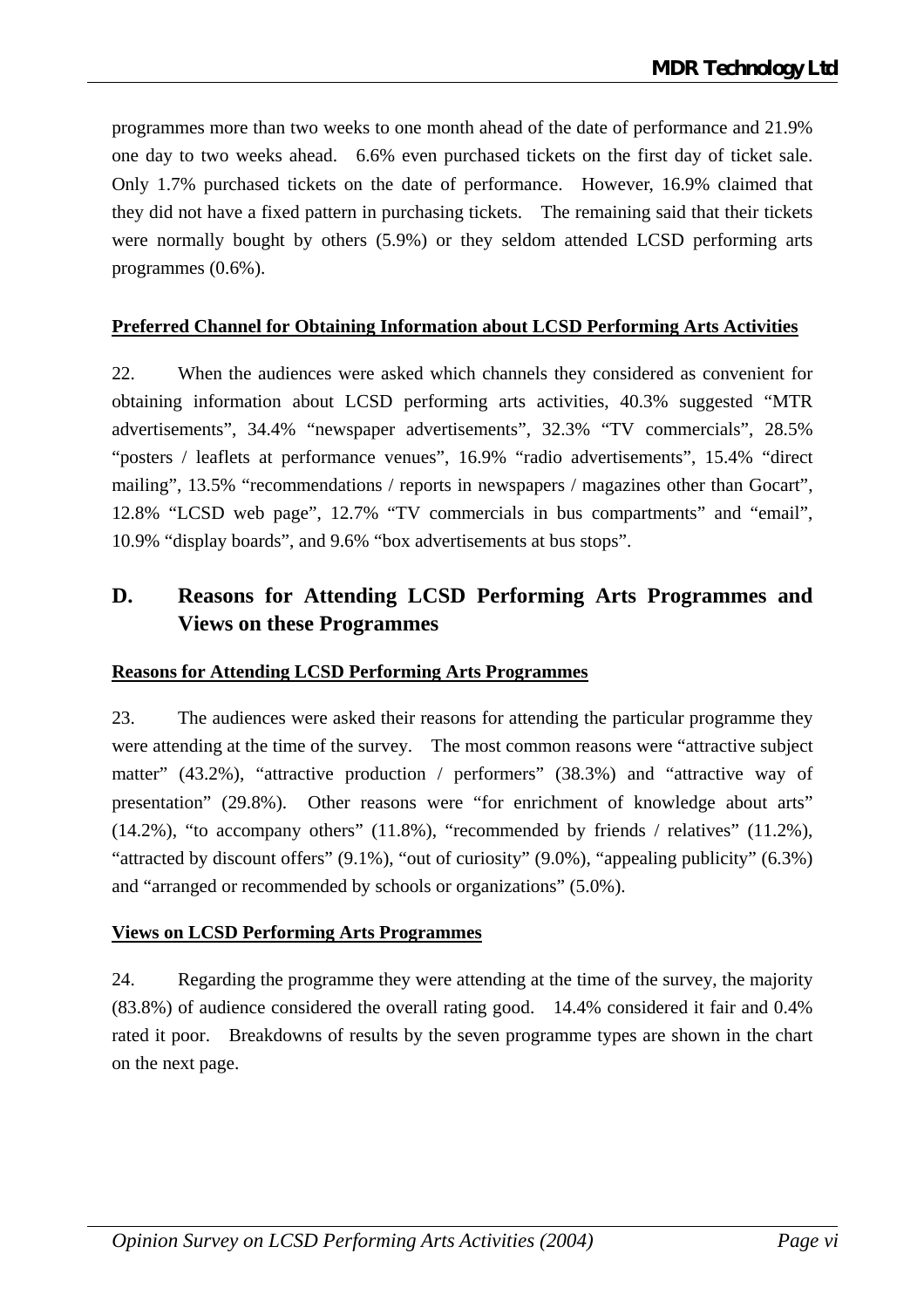

*Chart A Overall rating of LCSD performing arts programmes*

25. The audiences were also asked to express their views on some specific aspects of programme they were attending. The findings are summarized below –

- (a) Most (88.4%) considered the programme good in terms of "performance standard" and the majority held the same view for "choice of subject matter / music" (75.6%) and "acoustic effects" (73.1%). A very small proportion rated the programme poor in these three aspects (0.4%, 1.2% and 2.7% respectively).
- (b) Over 60% considered the programme good in terms of "creativity / originality" (66.2%) and "enhancement of knowledge and enthusiasm about arts" (60.3%). A very small proportion considered the programme poor in these two aspects (1.5% and 1.6% respectively).
- (c) Concerning the "content of the programme booklet", half (50.6%) rated it good while 3.2% rated it poor.
- (d) Of those who were not attending music programmes, the majority (72.2%) also considered the "lighting effects" good. Only 1.6% held the opposite view. As for "special stage effects", 64.4% rated the programme good and the proportion of those who rated it poor was small (2.0%).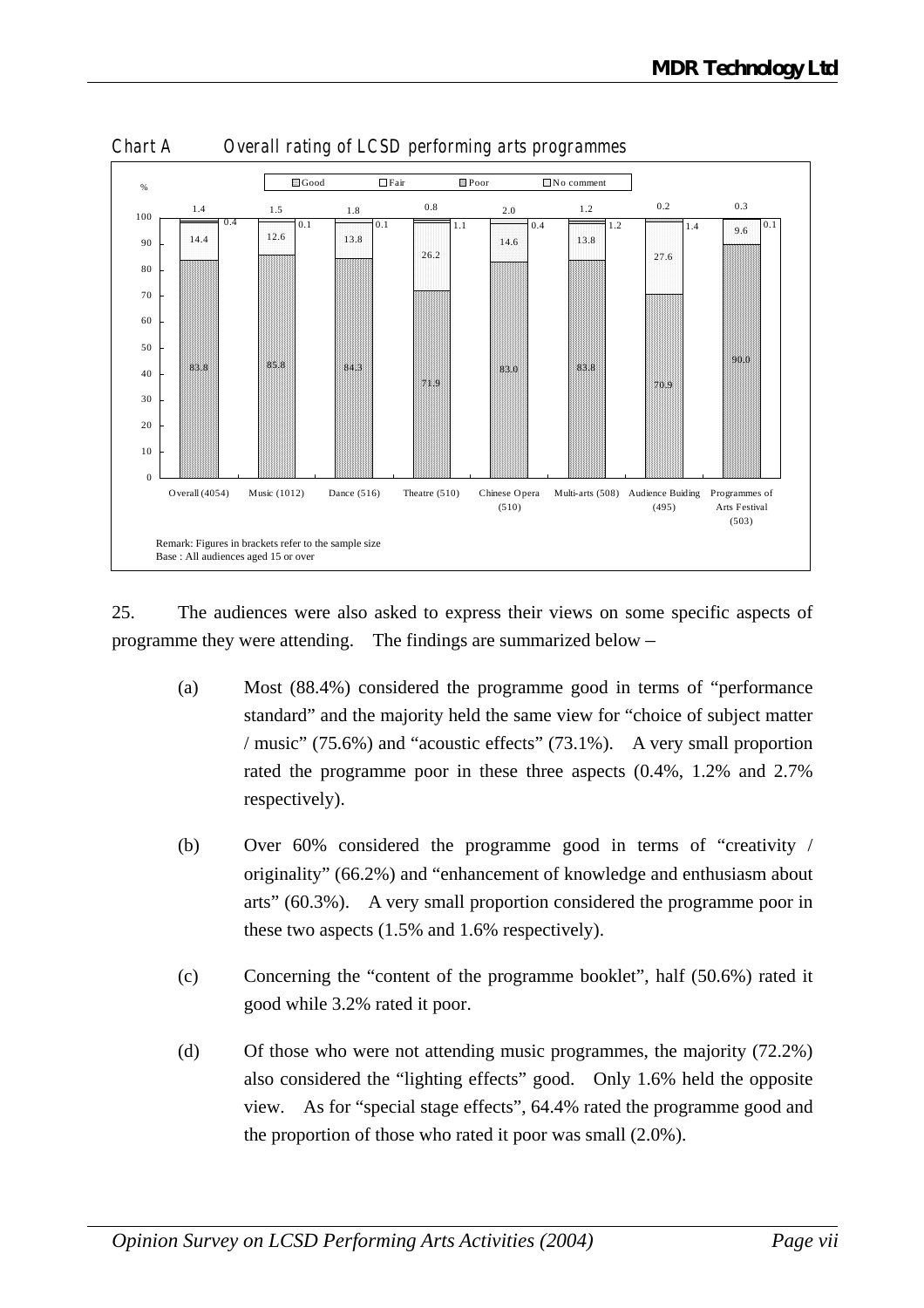(e) Of those who were attending programmes with scripts such as theatrical programmes, Chinese operas, and multi-arts programmes, 63.8% considered the "quality of script" good. Only 1.8% rated it poor.



*Chart B Views on specific aspects of LCSD performing arts programmes*

26. As regards the number of performing arts programmes organized by the LCSD for various programme types, 53.6% of the audience considered it sufficient. However, 46.4% held the opposite view and the major deficiencies mentioned were "insufficient performances by foreign artists" (25.7%), "insufficient performances by local artists" (17.0%), "insufficient performances by Mainland artists" (13.5%) and "insufficient audience building programmes"  $(12.1\%)$ .

### **Non-audience Survey**

#### **A. Profile of Non-audience**

#### **Demographic and Socio-economic Characteristics**

27. It is estimated that some 5 045 300 persons of age 15 or over had not attended LCSD performing arts programmes in the 12 months prior to the data collection period. The demographic and socio-economic characteristics of these non-audiences are summarized on the next page –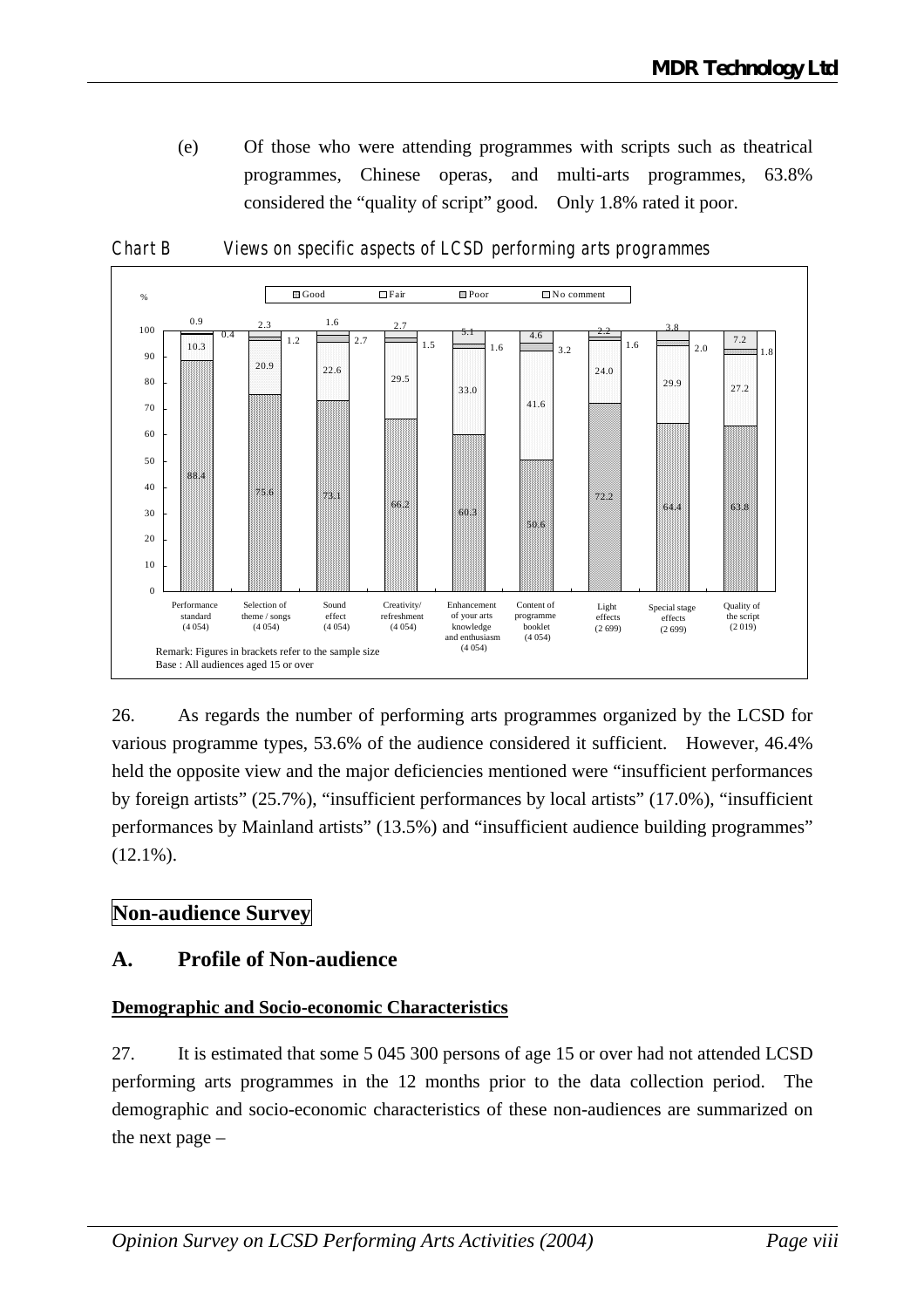- (a) 52.5% were female and 47.5% male.
- (b) 7.6% were of age 15 to 19, 16.1% 20 to 29, 43.8% 30 to 49, 14.7% 50 to 59, and 17.8% 60 or over.
- (c) 20.0% had attained education at primary level or below, 17.0% lower secondary level, and 62.5% upper secondary level or above, with 24.1% having attained tertiary education or above.
- (d) Economically active persons accounted for a larger proportion (59.5%) than economically inactive persons (40.5%). Moreover, workers / technicians / domestic helpers (15.8%), retirees (15.6%), homemakers (15.5%), clerks (11.0%), managers and administrators (10.8%) and students (9.4%) accounted for a larger proportion than those engaged in other occupations.
- (e) 38.8% had a monthly personal income of less than \$10,000, 21.4% \$10,000 to \$19,999, 10.9% \$20,000 to \$49,999, and 3.1% \$50,000 or more. However, 23.0% did not have personal income.
- (f) 49.9% lived in the New Territories, 29.6% Kowloon, and 20.4% Hong Kong Island. Those districts where a larger proportion of non-audience was residing were Shatin (9.4%), Eastern (9.3%), Kwun Tong (8.7%), Kwai Tsing (7.3%), Tuen Mun (7.2%), Yuen Long (6.6%), Wong Tai Sin (6.3%), Sai Kung (5.3%) and Kowloon City (5.2%).
- (g) For those non-audiences who were students or engaged in employment, their places of study / work were mainly in Yau Tsim Mong (12.1%), Central and Western (10.5%), Kwun Tong (8.8%), Wan Chai (8.7%), Kwai Tsing (6.7%), Eastern (5.5%), Kowloon City (5.3%), Sham Shui Po (4.9%) and Shatin (4.8%). However, 7.0% did not have fixed working locations.

28. Compared with audience, non-audience were found to comprise a larger proportion of the following persons —

- (a) Males (47.5% as against 38.1% for audience);
- (b) Persons of age 60 or over (17.8% as against 11.9% for audience);
- (c) Persons who had attained lower secondary education or below (37.0% as against 16.5% for audience);
- (d) Workers / technicians / domestic helpers (15.8% as against 2.6% for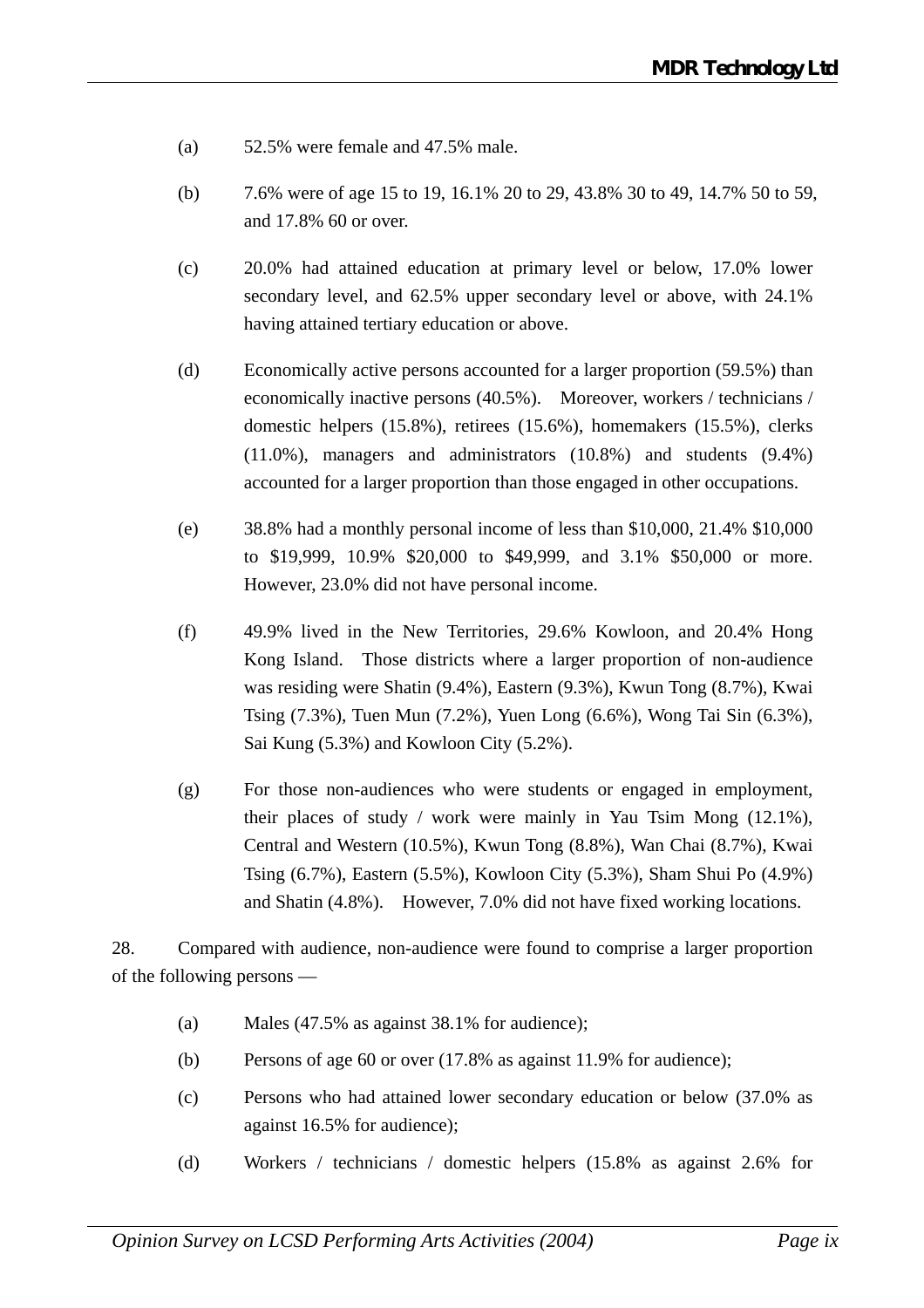audience), retirees (15.6% as against 11.9% for audience), homemakers (15.5% as against 10.8% for audience);

- (e) Persons with a monthly personal income of less than \$10,000 (38.8% as against 13.3% for audience); and
- (f) Those who did not have fixed working locations (7.0% as against 4.0% for audience).

#### **Newspapers and Magazines Often Read**

29. Oriental Daily News (49.3%) and Apple Daily (38.6%) were the two newspapers often read by a relatively larger proportion of non-audience, followed by Ming Pao Daily News (13.8%), Sing Tao Daily (8.4%), the Sun (7.6%), Hong Kong Economic Times (6.4%) and Sing Pao Daily News (4.9%). Note that 12.6% seldom or did not read newspapers.

30. As for magazines, 64.7% of non-audience seldom or did not read magazines while 11.6% often read Next Magazine, 6.0% Sudden Weekly, 4.1% New Monday, 4.0% Eastweek, 3.1% Easyfinder, and 2.9% Ming Pao Weekly.

#### **Television Channel Most Often Watched**

31. Concerning the television channel they most often watched, the majority (70.0%) of non-audience mentioned TVB Jade while 11.2% most often watched ATV Home, 3.9% Cable News, and 3.6% TVB Pearl.

32. Evening (84.7%) was the dominant time segment when non-audience most often watched television while a substantially smaller proportion most often watched television in the afternoon (4.9%), at midnight (3.1%), or in the morning (2.2%). However, 5.0% of non-audience seldom or did not watch television.

#### **Radio Channel Most Often Listened to**

33. The more popular radio channels among non-audience were Commercial Radio FM881 (11.7%), RTHK Radio 2 (11.3%), Commercial Radio FM903 (10.4%), RTHK Radio 1 (9.4%) and Metro Showbiz (5.5%). Note that over two-fifths (43.4%) of non-audience seldom or did not listen to the radio.

34. Regarding the time segment when non-audience most often listened to the radio, a comparatively larger proportion mentioned morning (24.8%) than evening (16.2%), afternoon (10.2%) and midnight (5.4%).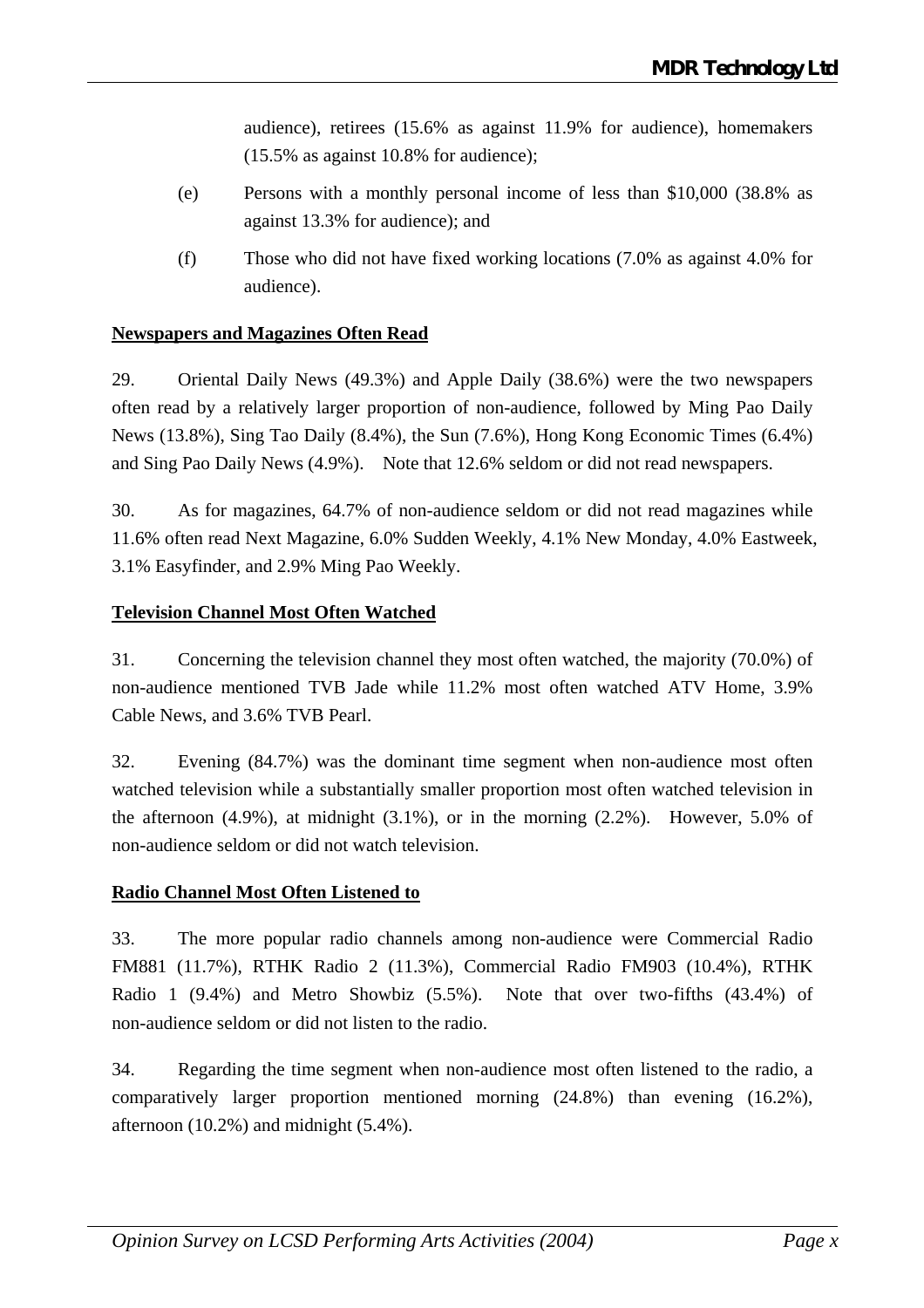#### **Web Page Most Often Browsed**

35. 55.5% of the non-audience seldom or did not browse web pages. For the remaining, yahoo.com.hk (37.0%) was the web page often browsed by a relatively larger proportion of non-audience, followed by sina.com.hk (4.2%), msn.com.hk (2.7%) and Apple Daily web page (2.4%).

#### **B. Level of Interest in Attending Performing Arts Programmes**

#### **Level of Interest in Attending Performing Arts Programmes**

36. In the survey, non-audiences were asked whether or not they were interested in attending performing arts programmes. 69.5% answered in the affirmative, with 3.3% being very interested, 23.6% quite interested and 42.5% slightly interested.



*Chart C Level of interest in attending performing arts programmes*

#### **Preferred Types of Performing Arts Activities**

37. For those non-audiences who had expressed an interest in attending performing arts programmes, their preference for various types of performing arts activities is summarized below –

#### Preferred type of performing arts programmes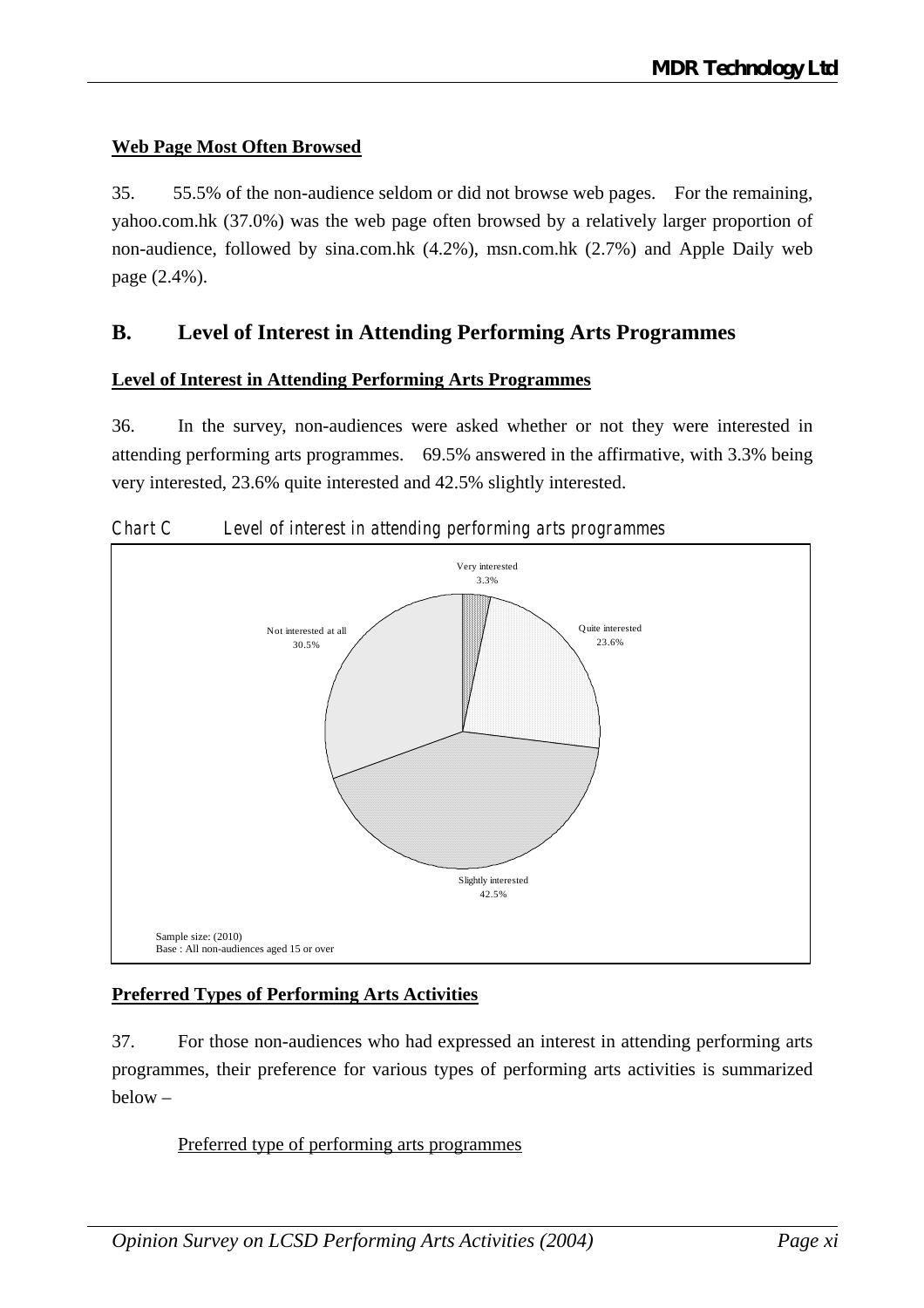- (a) About one-fifth liked "jazz / light music / pop music" (21.5%) and "dramas" (18.8%) most respectively, followed by "Cantonese operas" (11.8%), "Chinese music" (10.0%), "Western music" (8.7%), "operas" (6.4%), "Chinese operas other than Cantonese operas" (3.7%), "Chinese dance / folk dance"  $(3.1\%)$ , and "vocal / chorus"  $(2.9\%)$ .
- (b) For those who liked music programmes, theatrical programmes and Chinese operas most, more preferred performances by local artists to visiting artists while a reverse pattern was recorded for those who liked dance programmes most.

#### Preferred day of a week for attending performing arts programmes

(c) The majority (72.8%) of non-audience preferred attending performing arts programmes on days near weekend, with 42.1% preferring Saturday, 19.1% Sunday or public holidays and 11.6% Friday. However, 23.2% did not have any preference.

#### Preference between matinee and evening performing arts programmes

(d) A considerably larger proportion of non-audience preferred evening programmes (63.3%) than matinee programmes (24.8%) while 12.0% had no preference.

### **C. Reasons for Not Attending LCSD Performing Arts Programmes and Likelihood of Attending these Programmes**

#### **Reasons for Not Attending LCSD Performing Arts Programmes**

38. For non-audience, their two most common reasons for not attending LCSD performing arts programmes in the 12 months prior to the data collection period were "not interested in performing arts activities" (38.6%) and "too busy / no time" (37.8%). Other reasons include "not aware of the programmes" (18.1%), "insufficient publicity" (16.4%), "unattractive subject matters" (5.6%), "inconvenient locations of performance venues" (5.3%), "expensive ticket price" (3.9%), and "health problems" (3.0%).

39. The survey findings indicate that 18.8% of the non-audience had attended performing arts programmes organized by other organizations.

(a) The dominant type of programmes they attended was "jazz / light music / pop music" (11.3%). Other programme types of more mentions were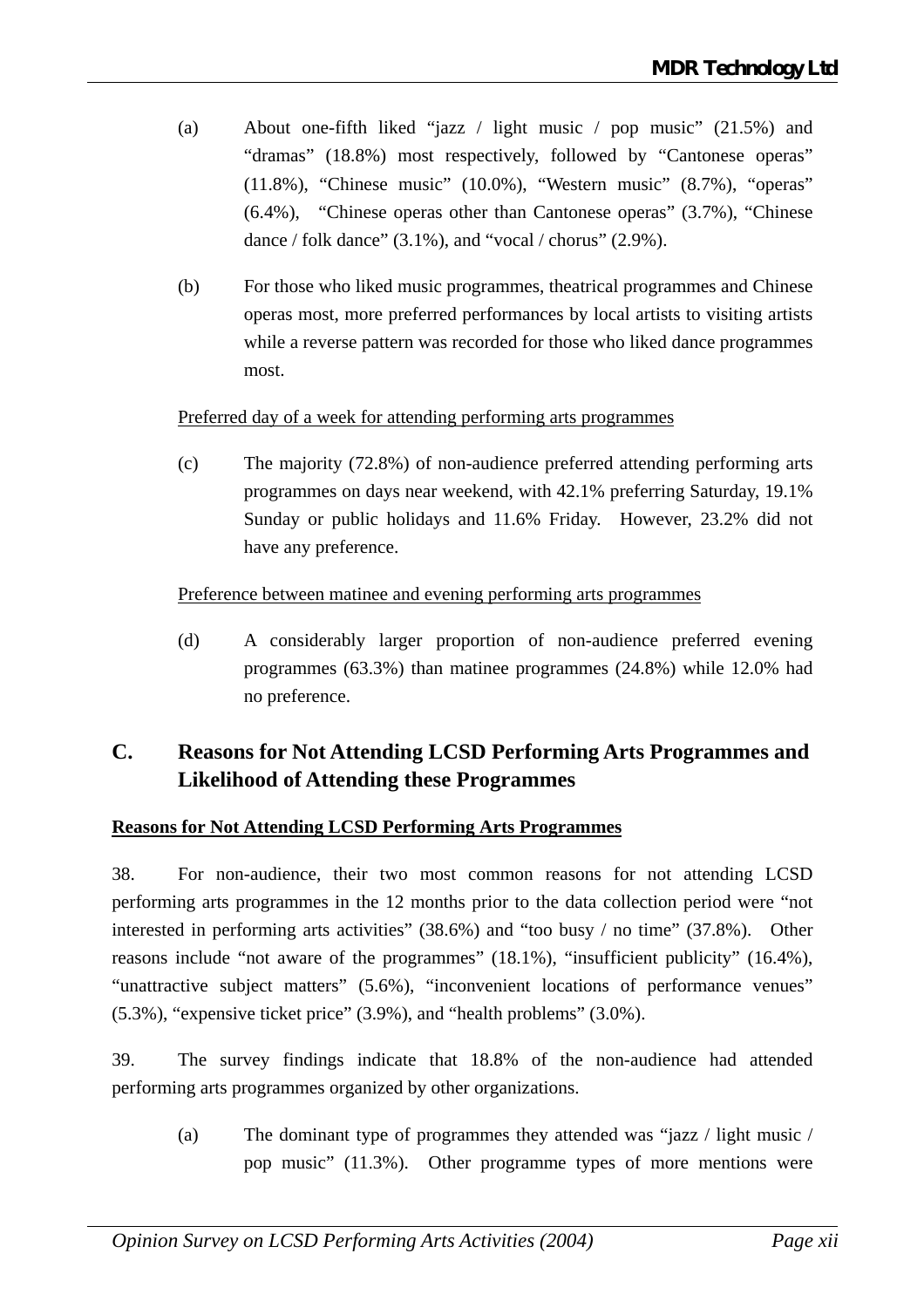"dramas"  $(1.9\%)$ , "Chinese operas"  $(1.5\%)$ , "operas"  $(1.0\%)$ , "vocal / chorus" (1.0%) and "Chinese music" (1.0%).

(b) Their reasons for attending performing arts programmes of other organizations but not those of LCSD were "more attractive productions / performers" (30.2%), "not aware of the programmes organized by LCSD" (18.8%), "more attractive subject matters" (16.4%), "more attractive publicity" (14.1%), "to accompany friends or relatives" (10.1%), "cheaper ticket price" (10.1%), "more attractive way of presentation" (9.8%), "performance venues were more conveniently located" (9.5%) and "more suitable timing" (6.4%).

#### **Likelihood of Attending LCSD Performing Arts Programmes**

40. A series of programme arrangements was read out to the non-audiences and they were asked whether they would be attracted to attend LCSD performing arts programmes if the respective arrangements were made. About a quarter of the non-audiences said they would attend LCSD performing arts activities if there was "more publicity covering programme content" (27.5%) or "high quality production" (25.7%). A relatively smaller proportion said they would attend LCSD performing arts programmes if "programmes were performed by famous artists" (21.7%) or "new forms of performance were introduced" (17.3%).

#### **Preferred Channel for Obtaining Information about LCSD Performing Arts Activities**

41. "TV commercials" was considered as a convenient channel for obtaining information about LCSD performing arts activities by a relatively larger proportion of non-audience (42.1%), followed by "newspaper advertisements" (26.2%), "LCSD web page" (16.0%), "direct mailing" (10.7%), "posters / leaflets at performance venues" (10.3%), "radio advertisements" (8.9%), "MTR advertisements" (8.7%), "web pages other than LCSD web page" (8.0%) and "magazine advertisements (except Gocart)" (4.7%).

#### **Suggestions on LCSD Performing Arts Activities**

42. 13.5% of non-audience had given suggestions on LCSD performing arts activities. The major suggestion was "to improve publicity work" (8.0%), followed by "lower ticket price" (1.8%).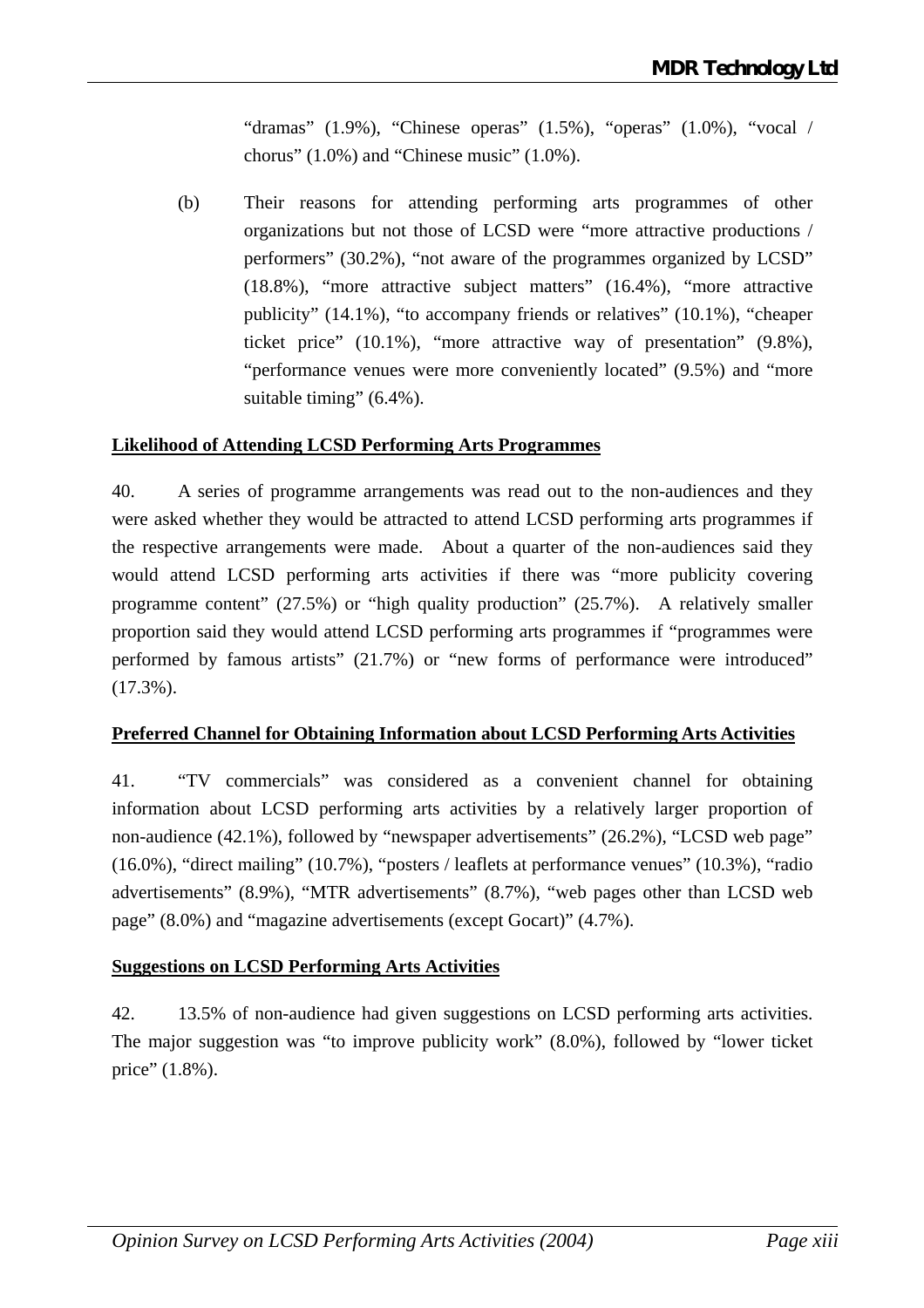### **Annex to Appendix I**

# **LCSD Performing Arts Programmes Covered by the Survey**

|                          | <b>Programme Type Programme Name</b> |                                                              |
|--------------------------|--------------------------------------|--------------------------------------------------------------|
| Music                    | 1.                                   | Jazz Up: Toots Thielemans                                    |
|                          | 2.                                   | <b>Manuel Baruecco</b>                                       |
|                          | 3.                                   | Orchestre de Paris                                           |
|                          | 4.                                   | 紫荆中樂集名曲示範工作坊                                                 |
|                          | 5.                                   | 古樂系列:福州十番                                                    |
|                          | 6.                                   | Arcadi Volodos                                               |
|                          | 7.                                   | Male vocalist series:騰格爾                                     |
|                          | 8.                                   | Pan Asia                                                     |
|                          | 9.                                   | Monteverdi Choir & English Baroque Soloists                  |
|                          | 10.                                  | 香港女青中樂團普及音樂會                                                 |
|                          | 11.                                  | Wu Qian (Piano)                                              |
|                          | 12.                                  | Jazz Up: Dianne Reeves                                       |
| Dance                    | 1.                                   | Miranda Chin Dance Company                                   |
|                          | 2.                                   | 4 Elements                                                   |
|                          | 3.                                   | HK Ballet – Nutcracker (19 Dec 2004)                         |
|                          | 4.                                   | HK Ballet – Nutcracker (23 Dec 2004)                         |
|                          | 5.                                   | 中國解放軍藝術學院紅星歌舞團                                               |
| Theatre                  | 1.                                   | "Inside the Skeleton of the Whale" by Odin Teatret (Denmark) |
|                          | 2.                                   | 眾劇團音樂劇《拉硬柴的夢遊騎士》                                             |
|                          | 3.                                   | 春天實驗劇團《愛上劉三姐》(10 Dec 2004)                                   |
|                          | 4.                                   | 春天實驗劇團《愛上劉三姐》(18 Dec 2004)                                   |
|                          | 5.                                   | 中英劇團《火之鳥》                                                    |
|                          | 6.                                   | 劇場空間《畢加索遇上愛恩斯坦》                                              |
| Chinese Opera            | 1.                                   | 《山東響馬》                                                       |
|                          | 2.                                   | 名伶交響粤曲演唱會                                                    |
|                          | 3.                                   | 龍嘉鳳劇團                                                        |
|                          | 4.                                   | 新編粵劇《吳越春秋》                                                   |
|                          | 5.                                   | 名伶薈萃賀新年                                                      |
|                          | 6.                                   | 譚惜萍作品欣賞會                                                     |
|                          | 7.                                   | 四川省川劇院                                                       |
| Multi-Arts               | 1.                                   | 中國木偶藝術劇團《天鵝湖》                                                |
|                          | 2.                                   | "Peter Pan" by Theatre Hikosen (Japan)                       |
|                          | 3.                                   | The Spencers (USA) (26 Dec 2004)                             |
|                          | 4.                                   | The Spencers (USA) (27 Dec 2004)                             |
|                          | 5.                                   | Shu Ning Presentation Unit                                   |
|                          | 6.                                   | Philip Glass "Beauty and the Beast"                          |
| <b>Audience Building</b> | 1.                                   | 2004/05年藝術家駐場計劃––余玉堂粵劇團總結演出                                  |
|                          | 2.                                   | 2004年社區文化大使計劃―韋然、胡美儀《粵調唐詩音樂會》                                |
|                          | 3.                                   | 2004年社區文化大使計劃—動藝《潮流舞動》總結演出                                   |
|                          | 4.                                   | 「2004/05年社區粵劇巡禮」演出                                           |